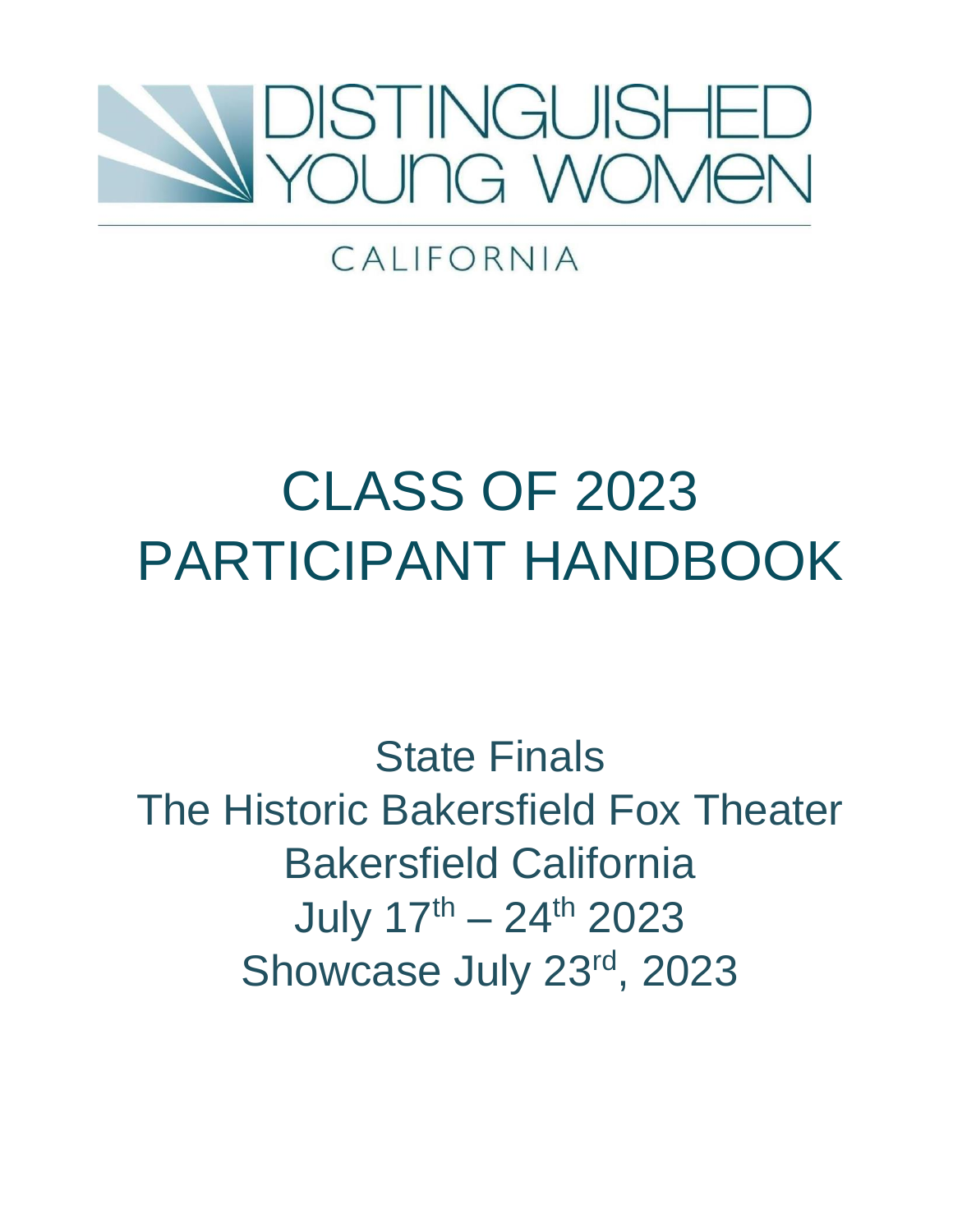Dear Distinguished Young Woman,

Congratulations! You have been selected to represent your community at the State Finals of the Distinguished Young Women of California program. You are about to have a once-in-alifetime experience! We know that this program can change your life! The time you spend in Bakersfield will be full of challenges and excitement. There will definitely be some hard work involved, but throughout the entire time, you will have a whole support team cheering for you!

California is proud to have an award winning Distinguished Young Women program with many volunteers from all over the state. Every volunteer works diligently to ensure you have a rewarding experience during your time in Bakersfield. Every effort is made so that you will enjoy being part of one exciting and entertaining Showcase of scholarship, leadership, and talent.

This handbook was developed to help you prepare for your participation in the State Finals where your time will be organized around fun activities, educational opportunities, community service and rehearsals preparing for the one-night Showcase on Saturday July 23<sup>rd</sup>, that is professionally staged and produced at The Historic Bakersfield Fox Theater located in Downtown, Bakersfield.

We refer to our one night on stage at The Fox Theater as a "Showcase" because the fun, transformative experience you will have in Bakersfield culminates in a public celebratory showcase of your accomplishments.

**PLEASE prioritize some time for you and a parent or guardian to read through this handbook as soon as you receive it, paying particular attention to the instructions and deadlines.**

We suggest having a downloaded version of this guide to utilize our helpful links, and a printed-out version to use as a reference for your questions.

On Page 3 there is contact information for everyone that can also help you if necessary. Do not hesitate to contact us with any questions or concerns!

We look forward to your participation in the Distinguished Young Women of California State Finals, and we hope your stay with us from July  $17<sup>th</sup>$  through July 24<sup>th</sup>, 2022 will be memorable!

In the Spirit of Distinguished Young Women,

Kacie Lesky

Kacie Lesky State Chair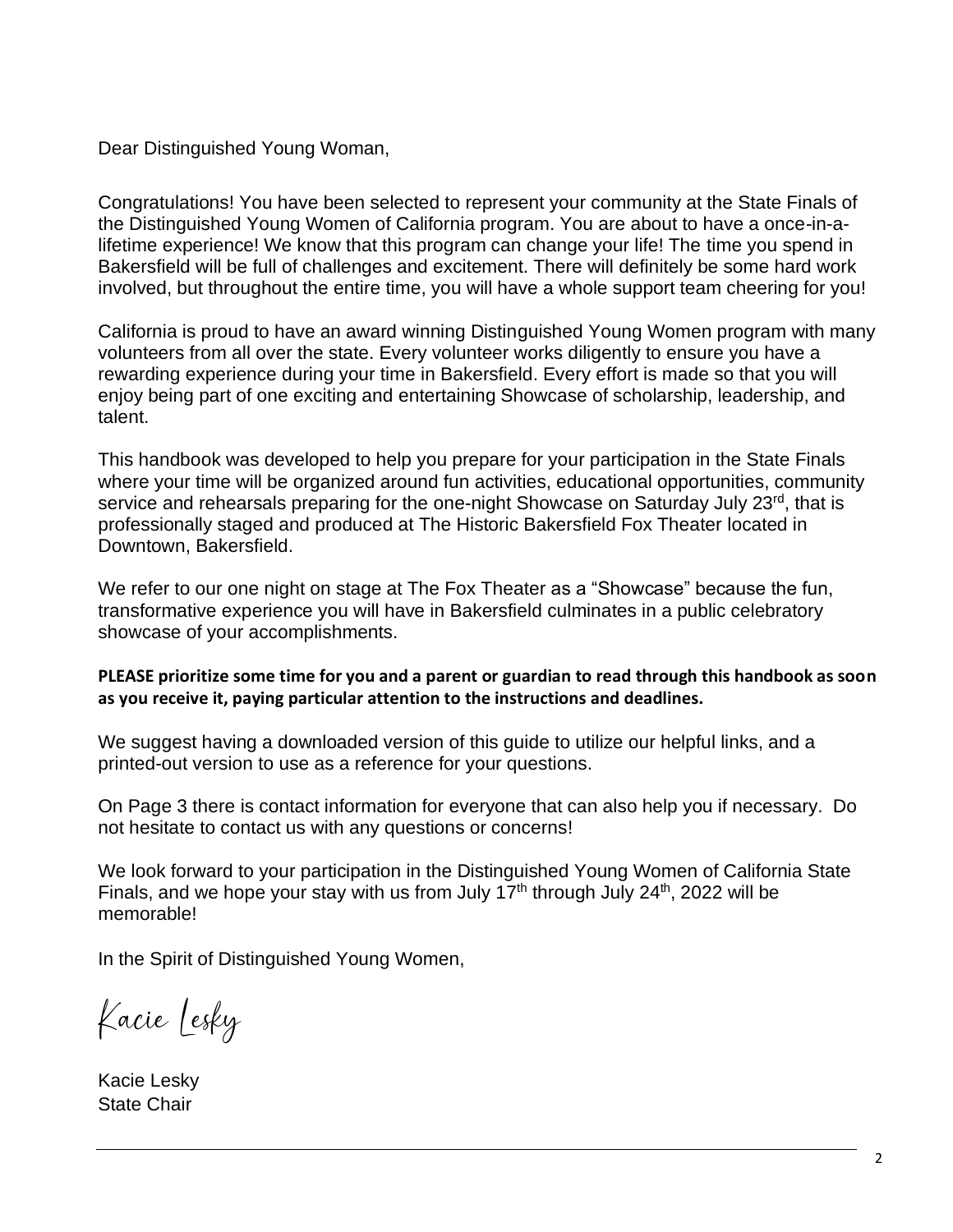# **TABLE OF CONTENTS**

- **1. KEY CONTACTS**
- **2. TIMELINE & SUBMITTAL DEADLINES**
- **3. ADMINISTRATIVE PROCESS**
- **4. EVALUATION PROCESS & JUDGES PANELS**
- **5. SCHOLARSHIPS AWARDED**
- **6. PREPARING FOR THE STATE FINALS**
- **7. ONLINE RESOURCES**
- **8. SUGGESTED TIPS & MISCELLANEOUS INFORMATION**
- **9. TRAVELING TO BAKERSFIELD**
- **10. SAMPLE SCHEDULES**
- **11. RULES & IMPORTANT INFORMATION**
- **12. FAMILY & FRIENDS IMPORTANT INFORMATION**
- **13. GLOSSARY**
- **14. CLOSING THOUGHTS**
- **15. CLASS OF 2023 STATE FINALS CHECKLISTS**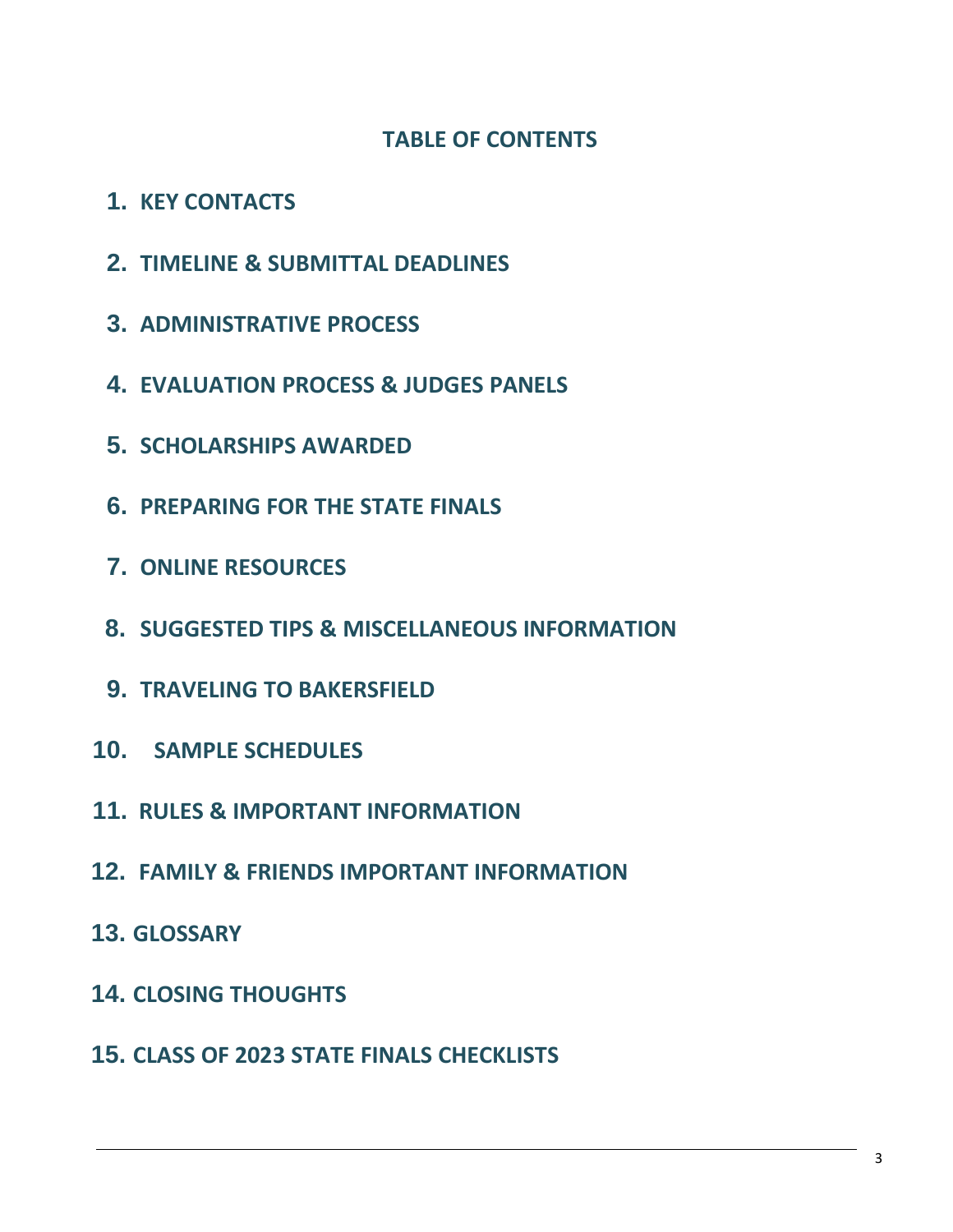# **1. KEY CONTACTS**

- State Chair: Kacie Lesky, california@distinguishedyw.org; cell 707-318-7903 (text only)
- Forms (we prefer online but if needed): Distinguished Young Women of California, P.O. Box 11717, Bakersfield, CA 93389
- Checks: Distinguished Young Women of California c/o Jared Tonks 5060 California Ave, Suite 800 Bakersfield, CA 93309
- Production Questions: california@distinguishedyw.org; cell 707-318-7903 (text only)
- Talent Questions: Kacie@distinguishedyw.org, cell 707-318-7903 (text only)
- Wardrobe Questions: california@distinguishedyw.org; cell 707-318-7903 (text only)
- Academic Form/Scholastic Questions: Barb Burja at [Barb@distinguishedyw.org](mailto:Barb@distinguishedyw.org)
- Form Submittals: participantchairca@distinguishedyw.org

Please text or email Kacie as your first form of contact. She can then make herself available and set up a time for a call with you if needed!

# **2. TIMELINE & SUBMITTAL DEADLINES:**

# **TIMELINE & SUBMITTAL DEADLINES WITH CONTACTS**

While the dates listed below are the deadlines we have in place for each of the items we need from you, please keep in mind that you can send any and all submissions in early.

All Items Due 2 Weeks After Initial State Welcome Email Upon Receiving our Initial Welcome Email/ Becoming Your Local's Representative:

- **•** When is your last day of school? Please email this date to Barb at [Barb@distinguishedyw.org.](mailto:Barb@distinguishedyw.org) Knowing your last day of school will help us in understanding when we will be able to receive your end of term scholastics information.
- **•** [Wardrobe Form](https://forms.gle/8VSRNwNvp5Cc3VVF8) Due please complete this form as soon as possible so that we can order those wardrobe pieces that we will be providing you for the State Program.

# All Items Due 2 Weeks Before Your Last Day of School

- **•** We want to make sure that we are helping you maximize your Scholastics Score, which makes up 25% of your overall program score. We want to champion you and in order to do so, we have put together this quick [Scholastic Survey](https://docs.google.com/forms/d/e/1FAIpQLSfdKNj4nQG02sV12OR8ZCATJKtVfN0lxJudpGD25k7Zx_MPjA/viewform?usp=sf_link) for you to complete, to make sure that your packet is the best representation of your academic achievements. Find the Scholastic Survey here:<https://forms.gle/rWhuhJNjyReu78ic8>
- **•** Submit the following forms to your counselor/registrar so they can submit your scholastics information to us:
- **•** [Academic Record Form and Instructions Counselor/Registrar requesting Academic](http://ca.distinguishedyw.org/wp-content/uploads/sites/5/2016/04/Academic-Form-Instructions-Class-of-2023-State.pdf)  [Record Form and Transcript](http://ca.distinguishedyw.org/wp-content/uploads/sites/5/2016/04/Academic-Form-Instructions-Class-of-2023-State.pdf)
- **•** [Letter to High School Counselor/Registrar requesting Academic Record Form and](http://ca.distinguishedyw.org/wp-content/uploads/sites/5/2016/04/Letter-to-High-School-CounselorRegistrar-requesting-Academic-Record-Form-and-Transcript.pdf)  **[Transcript](http://ca.distinguishedyw.org/wp-content/uploads/sites/5/2016/04/Letter-to-High-School-CounselorRegistrar-requesting-Academic-Record-Form-and-Transcript.pdf)**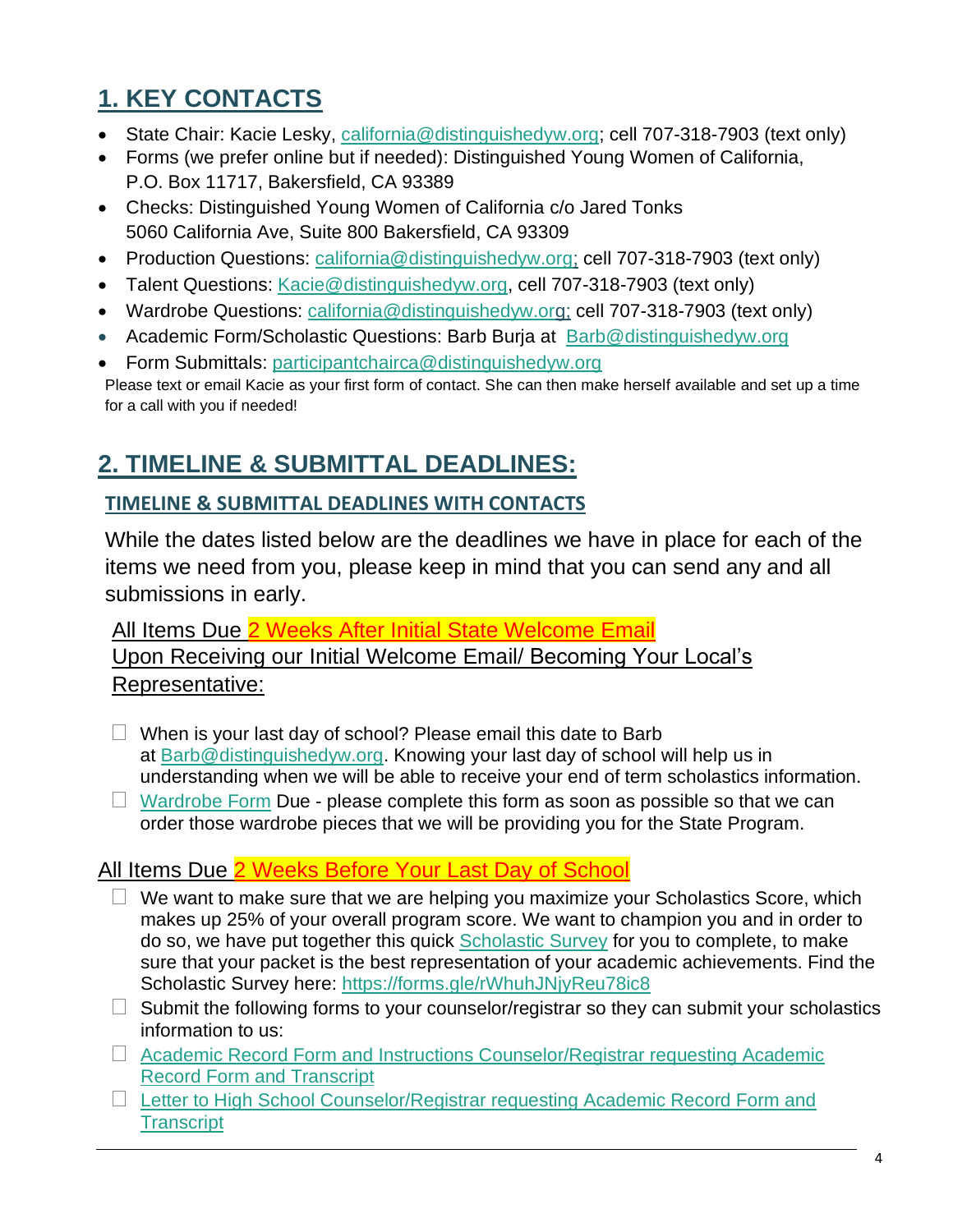As some of your counselors/registrars may not have access to your test scores, you can submit your test scores (ACT/SAT) by emailing the official PDF download to [Barb@distinguishedyw.org.](mailto:Barb@distinguishedyw.org) Please so this as soon as you have access to these scores. If you plan on taking these tests before the state program, we will only accept scores that we receive by Monday July 18<sup>th</sup>, any scores after July 18<sup>th</sup> will not be accepted.

# MANDATORY ZOOM ORIENTATION MAY 28<sup>TH</sup> 2022

**•** State Finals Orientation via Zoom at 10:00 AM PST. Parents Welcome, PARTICIPANTS REQUIRED. If you cannot make this Orientation, please email Kacie asap at [california@distingusihedyw.org.](mailto:california@distingusihedyw.org) We will have one make up orientation for those of you that cannot attend the May 28<sup>th</sup> orientation. **You MUST attend one of the orientations!** Any meetings you may have with your local or at large committees does not supersede the need to attend orientation.

**Class of 2023 State Orientation**

**Time: May 28, 2022 10:00 AM Pacific Time (US and Canada)**

**Join Zoom Meeting <https://us06web.zoom.us/j/5741767509?pwd=cjNTN3h4YnBsanNJdUwzbkwycmU2Zz09>**

**Meeting ID: 574 176 7509 Passcode: DYW**

# All Items Due JUNE 4TH 2022

- **•** [State Participant Agreement](http://ca.distinguishedyw.org/wp-content/uploads/sites/5/2016/04/2023-State-Participant-Agreement_eSign_3.2022.pdf) Due to [participantchairca@distinguishedyw.org](mailto:participantchairca@distinguishedyw.org)
- **•** Proof of U.S. citizenship (a birth certificate or passport) or permanent residency status (a green card) Due- scanned or take a picture and email to [participantchairca@distinguishedyw.org](mailto:participantchairca@distinguishedyw.org)
- **•** [Health Form](http://ca.distinguishedyw.org/wp-content/uploads/sites/5/2016/04/Health-Form_04.2021.pdf) & Copy of Insurance Card & Copy of Covid Vaccination Card (if applicable) (scanned or email picture) Due

On the Health Form there is an area to check boxes for each over-the-counter medication that may be administered. If you would like to list in this section other medications that can be administered, such as Advil or Midol, please do this here.

**•** [Host Family & Meal Form](https://docs.google.com/forms/d/e/1FAIpQLSevUxzlaLsy0EfH49p3LENBeQwCsZzY2TbQs7vyuppiNgH16A/viewform?usp=sf_link) Due – Complete Online by [Clicking Here.](https://docs.google.com/forms/d/e/1FAIpQLSevUxzlaLsy0EfH49p3LENBeQwCsZzY2TbQs7vyuppiNgH16A/viewform?usp=sf_link) This is for your host family to get to know you better and so we know if you have any dietary restrictions.

# All Items Due JUNE 11<sup>TH</sup> 2022

- **•** Preview Talent Video Due (see below for instructions) to [kacie@distinguishedyw.org](mailto:kacie@distinguishedyw.org)
- **•** [Talent Info Sheet](https://docs.google.com/forms/d/e/1FAIpQLScPbDN5FDjekd2sGh-MhvLnSncbX2lfQdYtmRGfAo6mwbD4Wg/viewform?usp=sf_link) Due

# All Items Due JUNE 18TH 2022

- **•** Program Book Photo: [participantchairca@distinguishedyw.org](mailto:participantchairca@distinguishedyw.org)
- **•** If taken by professional Photographer, please also complete and submit the [Photo](http://ca.distinguishedyw.org/wp-content/uploads/sites/5/2016/04/Photo-Release-DYW-CA.pdf)  [Release Form](http://ca.distinguishedyw.org/wp-content/uploads/sites/5/2016/04/Photo-Release-DYW-CA.pdf) to [participantchairca@distinguishedyw.org](mailto:participantchairca@distinguishedyw.org)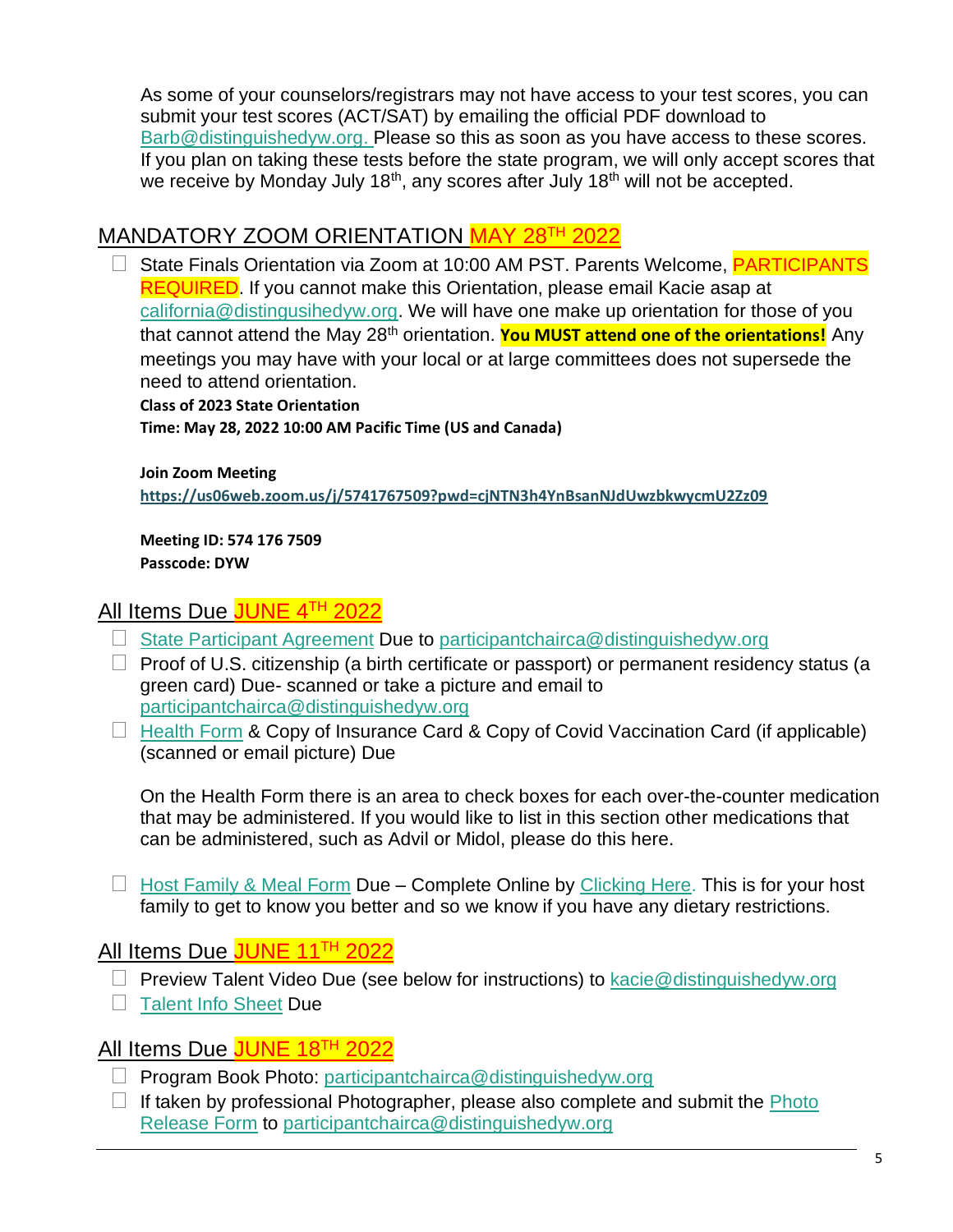# All Items Due <mark>JULY 1<sup>st</sup> 2022</mark>

- **•** At Large/ Qualifier License Fee Due Total Amount of \$500
- **•** Please submit payment either by mail or online via the PayPal link below:
	- o Distinguished Young Women of California c/o Jared Tonks 5060 California Ave, Suite 800 Bakersfield, CA 93309
	- o PayPal Link:<https://www.paypal.com/us/fundraiser/charity/1269613>
- **•** If you use PayPal link, please email us at [california@distinguishedyw.org](mailto:california@distinguishedyw.org) letting us know. Please make checks payable to Distinguished Young Women of California.

\*\* This fee does not apply to local programs who fundraise to pay this fee, if you advanced from a local program, listed below do not pay this fee, your Local Chair has fundraised for this already. If payment is an issue, please contact us directly. At-Large participants are recommended to approach community businesses and/or civic organizations for a sponsorship to help obtain the \$500 license fee, as it will be deductible to these businesses or organizations as an advertising or marketing expense. They can also receive ads in our Program Book for their donation. Questions, please ask Kacie!

Local Programs:

- Bakersfield
- Cerritos-Artesia
- Del Norte
- **Shafter**
- San Diego County

• Delano

- **Los Angeles County** Oakdale
- All Items Due JULY 9TH 2022
	- **•** Online Profile Updates: [www.distinguishedyw.org](http://www.distinguishedyw.org/) Please pay attention to your spelling, punctuation, and grammar - the judges will see exactly what you enter. Do not use quotation marks, ampersands or special symbols (it causes issues with the website).
	- **•** Be Your Best Self Essay Due to [participantchairca@distinguishedyw.org.](mailto:participantchairca@distinguishedyw.org)

# All Items Due JULY 16<sup>TH</sup> 2022

**•** Please take a Covid Test on Saturday July 16th and email us a picture and the results of this test after you take it to [california@distinguishedyw.org.](mailto:california@distinguishedyw.org) Please do not put yourself at risk to get the coronavirus Saturday night after you have taken the test.

As some local and regional programs have been virtual and some physical, please note that participants that are not physically able to attend state, whether it be due to illness or schedule conflicts, will not be able to participate in the program.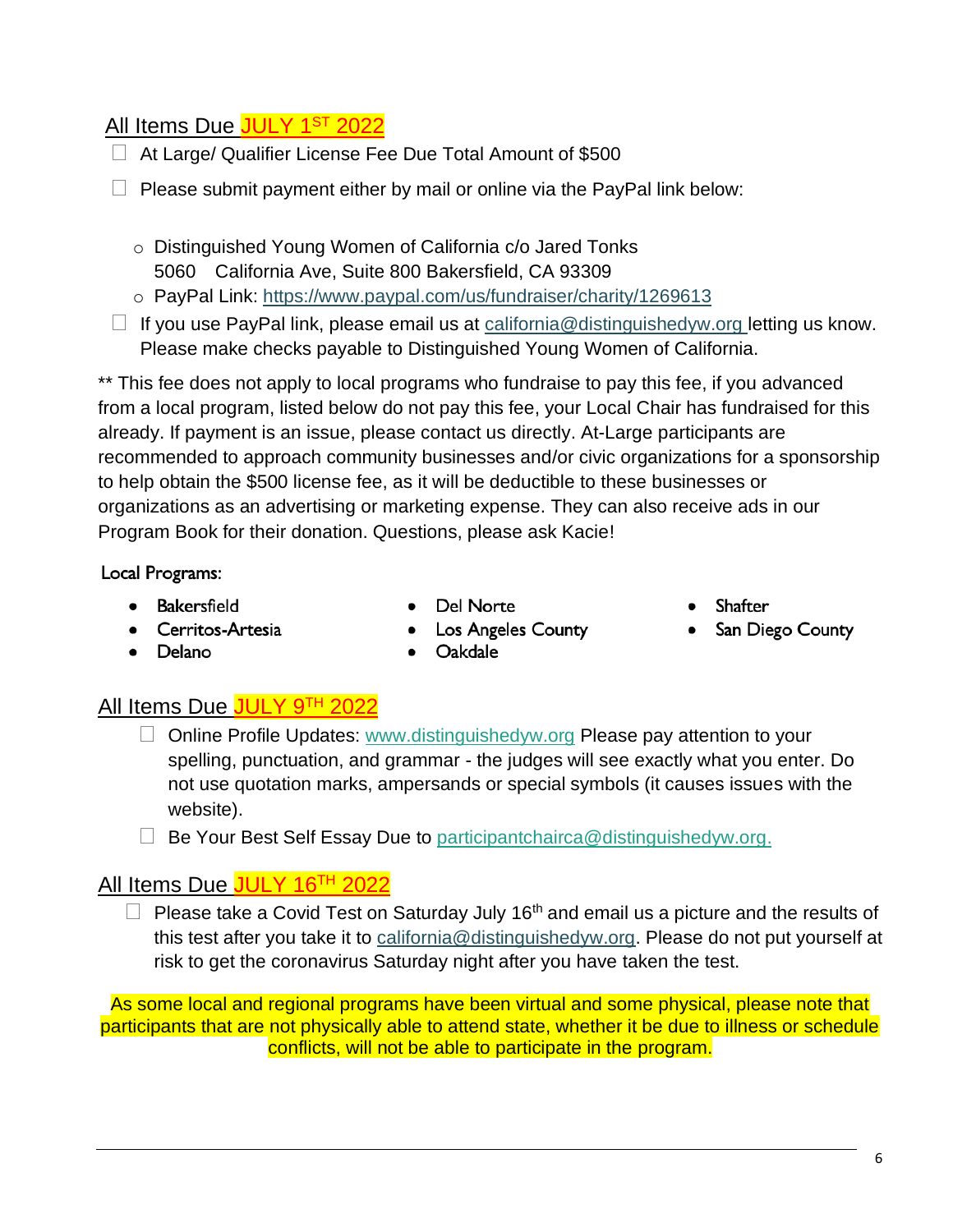# **3. ADMINISTRATIVE PROCESS**

We must have submittals from you in a timely fashion to ensure the program will be a success. Use the most current forms in order to get your information to the proper State Committee members shown in item 2, "Submittal Deadlines and Contacts".

Be extremely careful and accurate when completing these forms. While it may seem like there is a lot of paperwork, it is very simple and can be done easily in a day. Do not put it off to the final moment as some of these forms are the initial impression you are making on the committee and judges.

#### **We strongly urge you to submit all documents and forms by email.**

If emailed, include your name and "Distinguished Young Women of The Subject box. If you mail your forms to the P.O. Box shown in Item 1.1, keep a copy of everything you mailed as you may need it later, **and email us letting us know you mailed the forms**.

All forms listed below have been linked into the Timeline & Submittal Deadlines Listed above, but we have listed them again here for your reference. You will be able to access all forms noted below from the ca.distinguishedyw.org website. They are located in the California Library[:](http://ca.distinguishedyw.org/librar) [http://ca.distinguishedyw.org/libr](http://ca.distinguishedyw.org/librar)[ary/](http://ca.distinguishedyw.org/library/) 

#### **LIBRARY FORMS**

- Participant Digital Handbook (this document)
- Participant Checklist (last pages of this document) or Download a Printable Version [Here!](http://ca.distinguishedyw.org/wp-content/uploads/sites/5/2016/04/Class-of-2023-CHECKLISTS.pdf)
- [State Participant Agreement](http://ca.distinguishedyw.org/wp-content/uploads/sites/5/2016/04/2023-State-Participant-Agreement_eSign_3.2022.pdf)
- [Guide to Updating Your Online Profile Information](http://ca.distinguishedyw.org/wp-content/uploads/sites/5/2016/04/Particpant-Guide-to-Online-Forms.pdf) (You do not need to fill out the Talent Introduction instead use the below form).
- [Talent Info Sheet](https://docs.google.com/forms/d/e/1FAIpQLScPbDN5FDjekd2sGh-MhvLnSncbX2lfQdYtmRGfAo6mwbD4Wg/viewform?usp=sf_link)
- [Academic Record Form and Instructions Counselor/Registrar requesting Academic](http://ca.distinguishedyw.org/wp-content/uploads/sites/5/2016/04/Academic-Form-Instructions-Class-of-2023-State.pdf)  [Record Form and Transcript](http://ca.distinguishedyw.org/wp-content/uploads/sites/5/2016/04/Academic-Form-Instructions-Class-of-2023-State.pdf)
- [Letter to High School Counselor/Registrar requesting Academic Record Form and](http://ca.distinguishedyw.org/wp-content/uploads/sites/5/2016/04/Letter-to-High-School-CounselorRegistrar-requesting-Academic-Record-Form-and-Transcript.pdf)  **Transcript**
- [Class of 2023 Wardrobe Form](https://forms.gle/8VSRNwNvp5Cc3VVF8)
- [Health Form:](http://ca.distinguishedyw.org/wp-content/uploads/sites/5/2016/04/Health-Form_04.2021.pdf) On the Health form there is an area to check boxes for each over-thecounter medication that may be administered. If you would like to list in this section other medications that can be administered, such as Advil or Midol, please do this here.
- [Photo Release Form:](http://ca.distinguishedyw.org/wp-content/uploads/sites/5/2016/04/Photo-Release-DYW-CA.pdf) You only need to complete the photo release form if you have a photographer take your headshot, as they own that photo. If you take your photo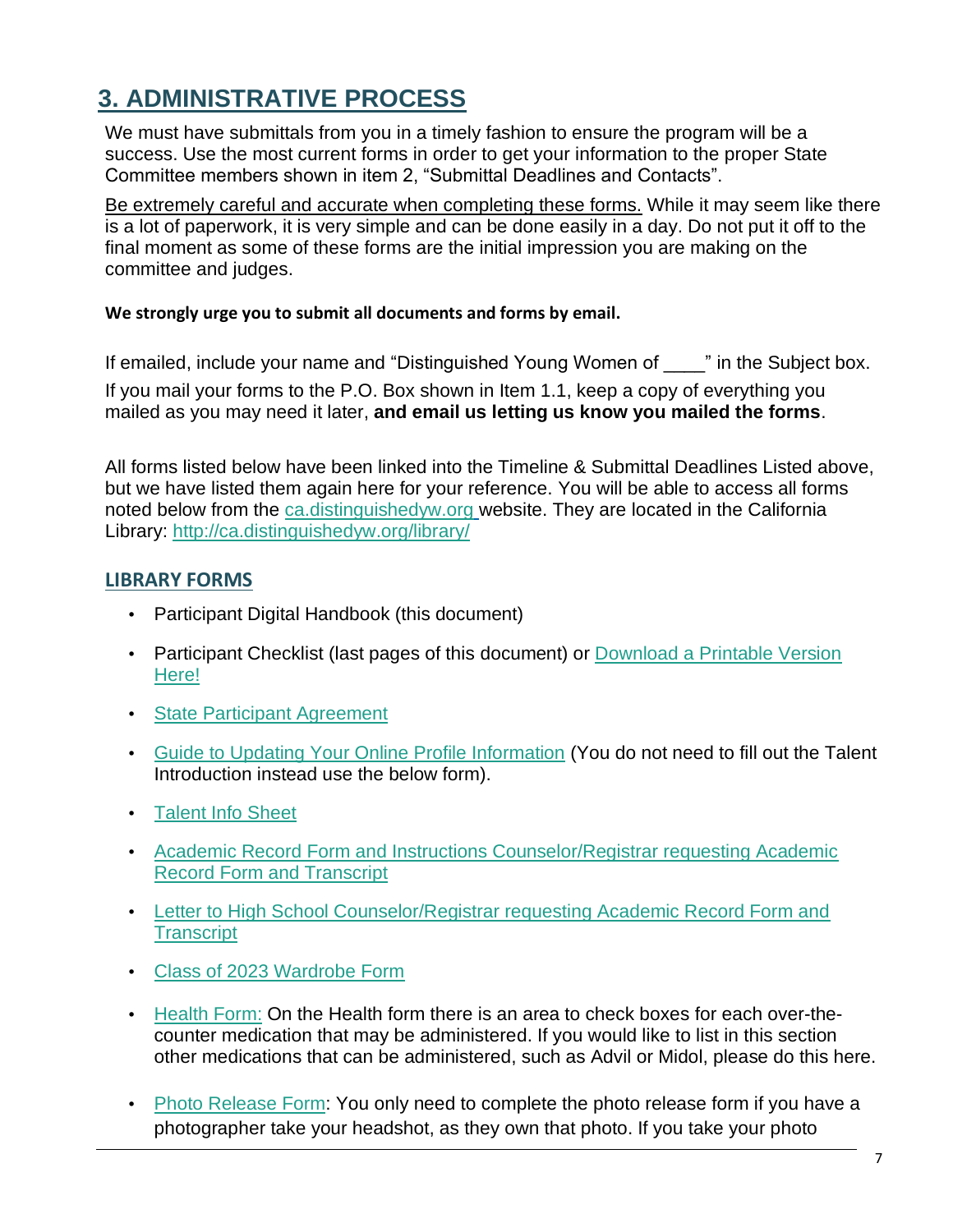yourself (or with the help of a friend or family member) you will not need to complete this form. Please fill this out if you do have your photo professionally taken as we do not want to use any photos without permission for the photographer.

## **PREVIEW TALENT VIDEO**

- This recording, along with your [Talent Info Sheet,](https://docs.google.com/forms/d/e/1FAIpQLScPbDN5FDjekd2sGh-MhvLnSncbX2lfQdYtmRGfAo6mwbD4Wg/viewform?usp=sf_link) will help place you in the production line up and assure that two people are not performing the same or similar talent in a row. The costume you will be wearing and props you will be using are helpful, but **not** required in the video. Once you have submitted your [Talent Info Sheet](https://docs.google.com/forms/d/e/1FAIpQLScPbDN5FDjekd2sGh-MhvLnSncbX2lfQdYtmRGfAo6mwbD4Wg/viewform?usp=sf_link) and sent in your Preview Talent Video, you may NOT change your talent selection. However, you may make changes to your costume and music selection, if requested and approved by the Production Chair. This is not a professional video but should be a good indication of what your talent will be like; you can use a video of your talent from your local program.
- When submitting the video link include your: Name, "Distinguished Young Women of  $\blacksquare$ " **Title, what you are doing as a talent, & the title of your selection in the body of your email.**
- Begin your video by stating your **NAME, "DISTINGUISHED YOUNG WOMEN OF \_\_\_\_" TITLE, WHAT YOU ARE DOING AS A TALENT, & THE TITLE OF YOUR SELECTION.** For Example: "Hi my name is Kacie Lesky. I am the Distinguished Young Woman of Rohnert Park. For my talent I will be singing. The title of my selection is "I Can Hear the Bells" from Hairspray".
- **While your talent video does not need to be of professional quality or on a stage, it also should give us a good suggestion of what your talent will look like. For example: If you are dancing, marking the dance in your jeans in a 3' x 2' space in your bedroom is not a good representation of your talent. Videos not following these guidelines will have to be corrected and resubmitted.**
- Your video may be submitted in one of three (3) ways:
	- $\circ$  Upload your video on YouTube and send the link to kacie @distinguishedyw.org OR
	- o Send the video via Google Drive to [kacie@distinguishedyw.org](mailto:kacie@distinguishedyw.org)
	- o Record the video on your smart phone and email the video to [kacie@distinguishedyw.org](mailto:kacie@distinguishedyw.org)

Not sure how to upload videos or files via google drive, check out our helpful video here: [Uploading Files to Google Drive](https://youtu.be/V750gtgnIa4)

Add how to make sure you have shared your files with us here: [Sharing Access to Files on Google Drive](https://youtu.be/O5rLSkx6vg8)

# **REVIEW ALL BELOW RULES AND SUGGESTONS BEFORE CHOOSING & FILMING YOUR TALENT!**

**TALENT RULES AND SUGGESTIONS TO KEEP IN MIND WHEN PLANNING YOUR TALENT**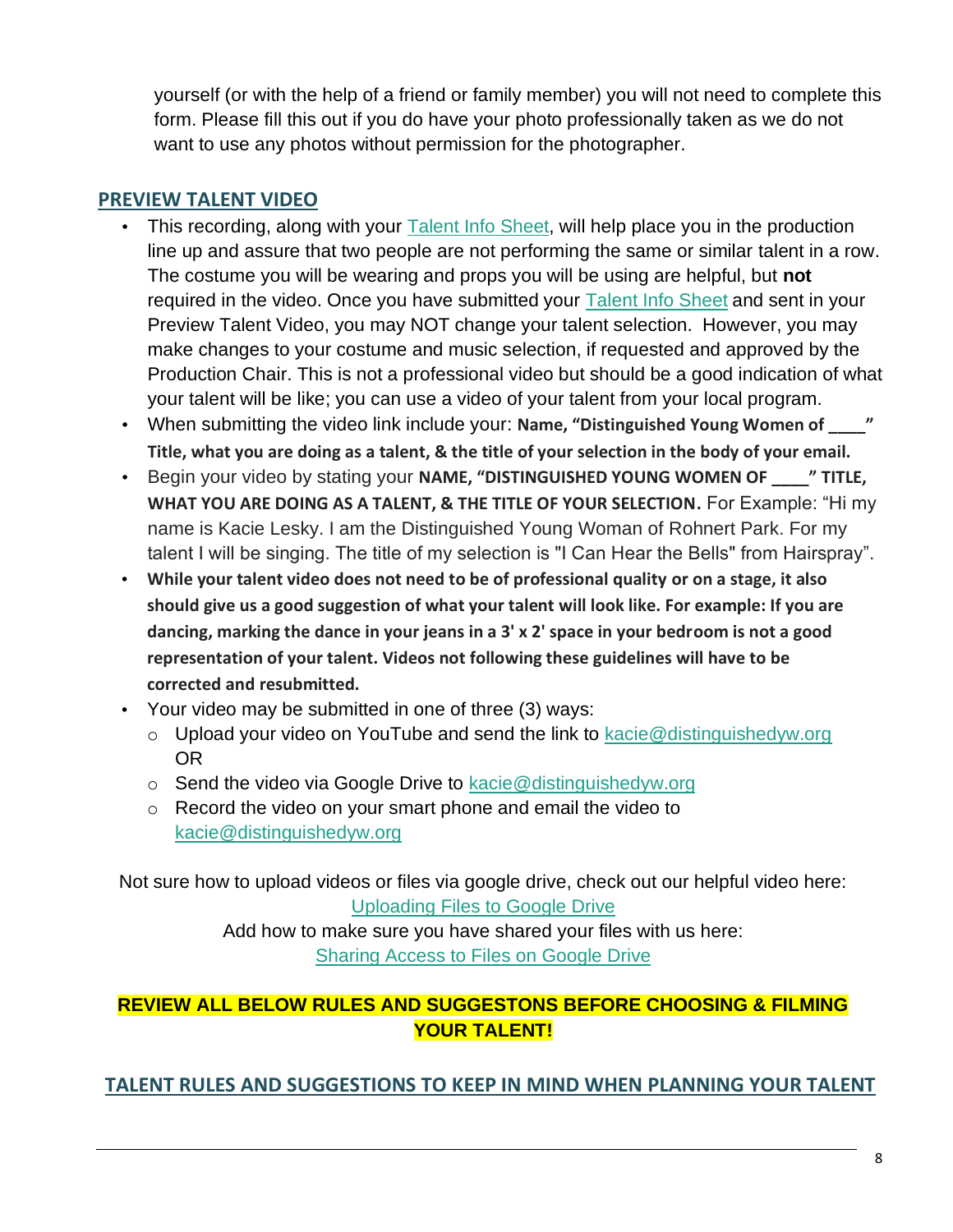- 1. **There is a strict 90-second time limit.** The Judges Committee will time you at the showcase, and if you exceed the time limit, you will NOT receive any Talent points. Your timing starts with the first movement or sound and ends with the last movement or sound (NOT your first sound if you are a singer, but the first musical note). Just so this is clear, if the Judges Committee disqualifies you from Talent for exceeding the time limit, it will not affect your points in the other categories.
- 2. If you do not use recorded accompaniment, and are playing an instrument, performing a monologue, or the like, it may be more difficult to control the length of your presentation. To avoid exceeding the time limit, you should make your presentation under the 90-second time limit, we recommend around 87 seconds. A word of advice – have this under control before you arrive for the State Finals, as it will be extremely difficult to shorten your presentation after you arrive in Bakersfield. Please keep in mind that you will only be judged for what you perform live on stage.
- 3. Any part of the presentation created off stage for use during the talent presentation (i.e., a costume or prop) may be used but will not be judged. Judges score only what they see and hear on stage.
- 4. You may use a recording of background music or sounds for your performance. **However, you may not have any background sounds that enhance your performance – singers may not have any additional voices on the accompaniment, tap dancers may not have additional tap sounds, instrumentalists may have only piano accompaniment, and pianists may not have any accompaniment. You may not have live accompaniment. You must observe the following when preparing the audio recording for your talent presentation:** 
	- a. **Listen to your recording and be sure it is edited correctly before you send it.**
	- b. **Please note in your submission if there is an intentional blank space at any point in the recording.**

## 5. **Other Rules that must be followed:**

- a. Props cannot weigh more than 70lbs. Questions? Ask Kacie.
- b. You may use only those props that are absolutely essential to your performance. Questions? Ask Kacie
- c. **Nothing Disney related, including music or monologues may be used.**
- d. If you are using music, make sure all lyrics are "clean language".
- 6. Suggestions:
	- a. If you are an instrumentalist, adding a piano background to your presentation is a nice addition to your performance.
	- b. For any type of performance, it is strongly suggested no sheet music or reference of any kind is used. We strongly encourage you to memorize your piece.
	- c. If you are presenting a monologue, you may add background music to your presentation, but it cannot contain any spoken word.
	- d. If you are presenting a monologue or spoken word piece, you can utilize a soft instrumental track to keep you from going over the 90-second time limit
	- e. A singular talent is suggested. It will allow you to highlight your strengths without diluting the presentation. Examples of multiple talents are: dancing and singing, playing an instrument and singing, reciting a poem and dancing. While dual talents like these can be a very nice presentation, make sure that both elements are equal. In other words, if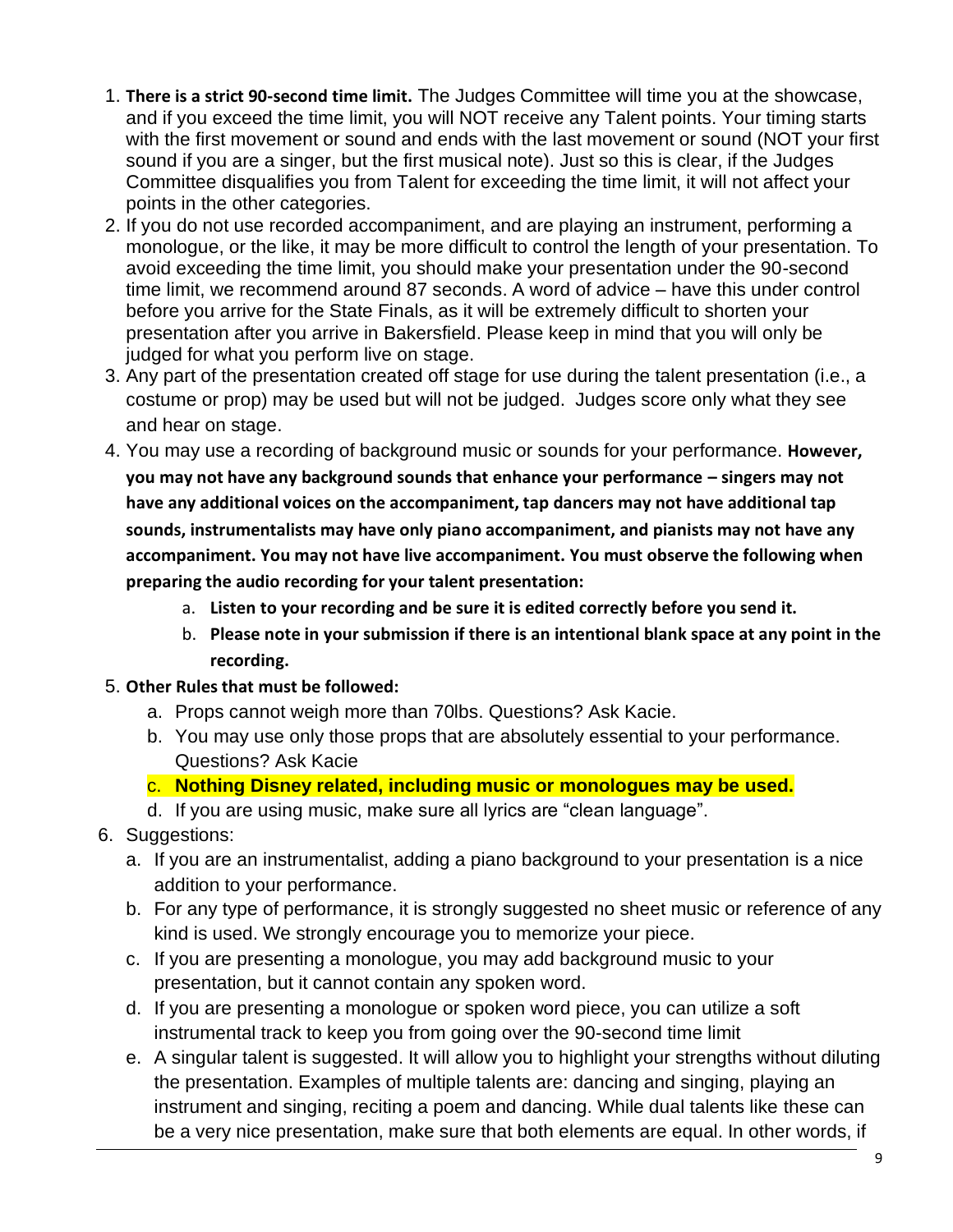you sing well but play the guitar at a level less than your singing, we suggest using recorded music instead of playing the guitar.

- f. We suggest selecting a talent that fits you well and that is meaningful to you and that you can use your emotions to present.
- g. We suggest enhancing your costume to fit the talent
- h. We suggest adding background music when appropriate
- i. We suggest adding emotion to any talent selected
- j. We suggest trying to use the stage and engage the audience
- 7. Follow the Talent Rules of this Participants Handbook. Only Production or State Chair can answer talent questions as they relate to the content of the Participants Handbook.

# **PRODUCTION AUDIO RECORDING**

If you are using a pre-recorded audio accompaniment during your Talent performance, **you must bring an USB/Thumb Drive edited to the exact length of your talent presentation to the State Program. EMAILED TRACKS WILL NOT BE ACCEPTED.**

Your talent track must be edited to your liking **BEFORE** you arrive in Bakersfield as we **WILL NOT** edit your track for you, OR STOP/START AT INDICATED CUES. If you really need help, please contact Kacie long before the State Showcase.

**YOUR NAME AND TITLE MUST APPEAR ON THE USB/THUMB DRIVE** and put this in your carry-on bag or purse, we will be collecting them as soon as you arrive in Bakersfield. Attach a note to your USB/Thumb Drive if there is an intentional blank space at any point in your recording. IT IS HIGHLY RECOMMENDED TO HAVE A SECOND USB DRIVE JUST IN CASE!

You may use a recording of background music or sounds for your performance. Listen to your recording and be sure it is edited correctly BEFORE YOU LEAVE HOME. Please note on the label if there is an intentional blank space at any point in your recording.

**CD's ARE NOT ALLOWED** and can only be submitted in lieu of a USB/Thumb Drive with prior approval from Kacie Lesky and they are not preferred.

## **TALENT REHEARSAL**

Rehearsal time at the auditorium for your Talent presentation is limited. We encourage you to practice at your Host Family's home. There will be a special technical rehearsal on stage to iron out the technical aspects of your Talent. At that time, the production crew will set the most complimentary lighting, mark the location of any props necessary for your presentation, and establish the proper placement for your microphone(s).

Each participant will have individual stage time to work with the Production Chairman. The Production Crew will time your Talent presentation during your technical rehearsal and the Production Chairman will notify you if you are near, or over, the time limit of 90 seconds.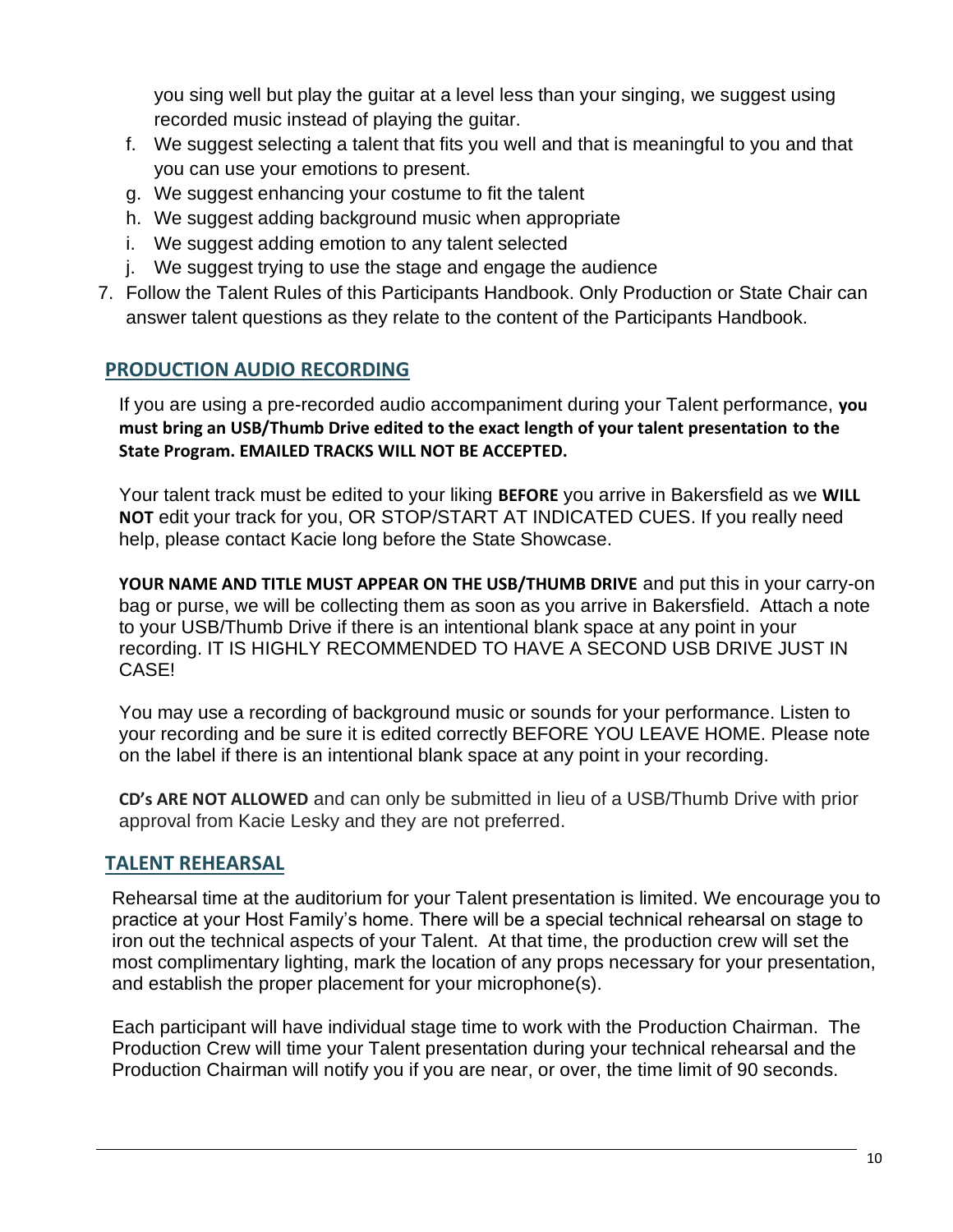#### **PHOTO REQUIREMENTS**

When submitting your photo to be used in the Digital Showcase, follow these guidelines:

- DO NOT upload your photo to the website. Email your photo to participantchairca@distinguishedyw.org
- Take a full-color headshot in front of a solid white background
- You can also use a website to remove the background of a current photo and submit a photo with no background. Use a website like<https://www.remove.bg/>
- Do not cut off the top of your head; make sure there is some space around your head in the photograph
- 5" x 7" or larger at 300 dpi (your photographer should understand these requirements). If you are not a photographer, just make sure when you make the photo 5x7 size it is not blurry.
- If you chose to take the photo yourself, just please try to use a quality camera or camera phone. Send the attachment at actual or large size.
- If you use a photographer, include the photographer's signed image release form found in the Library, or linked here: [Photo Release Form](http://ca.distinguishedyw.org/wp-content/uploads/sites/5/2016/04/Photo-Release-DYW-CA.pdf)
- These photos will be used in our program book and possibly on social media. Please make sure you like the photo and that it is a **current photo** of you!
- Photo examples:









**O** Good

**O** Good

**O** Good

**O** Good



C Incorrect background C Incorrect background C Head cut off







**O** Incorrect background **O** Low resolution Black and white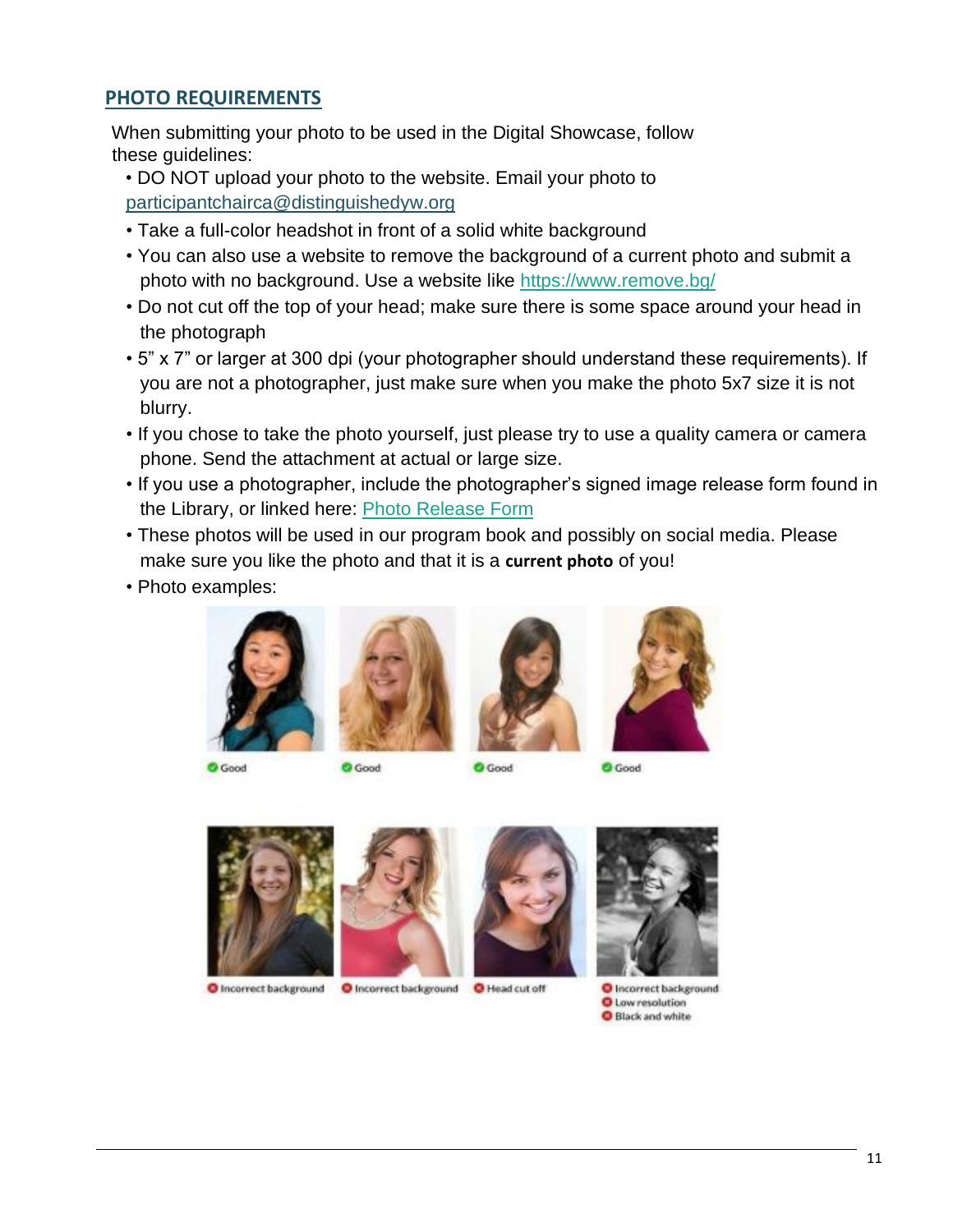# **4. THE EVALUATION PROCESS & JUDGES PANELS**

## **JUDGING CRITERIA**

There are five categories involved in the selection process and these are the same at the local, state and national levels: Scholastics, Interview, Talent, Self-Expression, and Fitness.

- 1. INTERVIEW (25%) The 5-member selection panel has a ten-minute interview with each participant. Here are some of the things they will be looking for:
	- Perception: depth of knowledge; ability to think and reason
	- Personality: self-assurance, manners, sincerity, naturalness, spontaneity, attention and warmth
	- Sense of Values: goals in life, areas of interest and concern, family, civic, and school activities and interests
	- Clarity of Expression: vocabulary, pleasing, well-modulated voice, and ease of presentation
	- Knowledge: awareness of the world around you and interest in current events
	- Human Relations: ability to mix well with a variety of people, consideration of others, and a cooperative and sportsmanlike attitude
	- Accomplishments: a review of your participant information and possibly a couple of questions to help determine your community service and contributions to school, clubs and civic activities
- 2. SCHOLASTICS (25%) A separate scholastic judge reviews and rates your Academic Record including your grades, college entrance examinations, difficulty of class schedule and academic extracurricular. This is completed prior to your arrival in Bakersfield.
- 3. TALENT (20%) The panel bases its judgment on originality, technical ability, appropriateness of selection and costume, and stage presence during a performing talent. Each participant presents a talent they choose and is limited to a 90-second performance. Any performance over 90 seconds is disqualified and a score of "0" awarded in that category.

#### \*\*NOTE: THE USE OF DISNEY MUSIC IS PROHIBITED BY THEIR LICENSING **REGULATIONS**

- 4. SELF-EXPRESSION (15%) The panel evaluates on the basis of content, clarity of response, public speaking ability/style and carriage/posture. You will respond to a question that you will receive within 24 hours of the showcase. Tip: Many participants try to memorize something that is too long or complicated to recite in the excitement and nervousness of the performance. We recommend that you organize your presentation along these lines: introduce your idea, support your idea, and conclude.
- 5. FITNESS (15%) The panel evaluates agility, coordination, stamina, and strength, while participants perform a group aerobic-style routine, which includes an individual spotlight routine for each participant.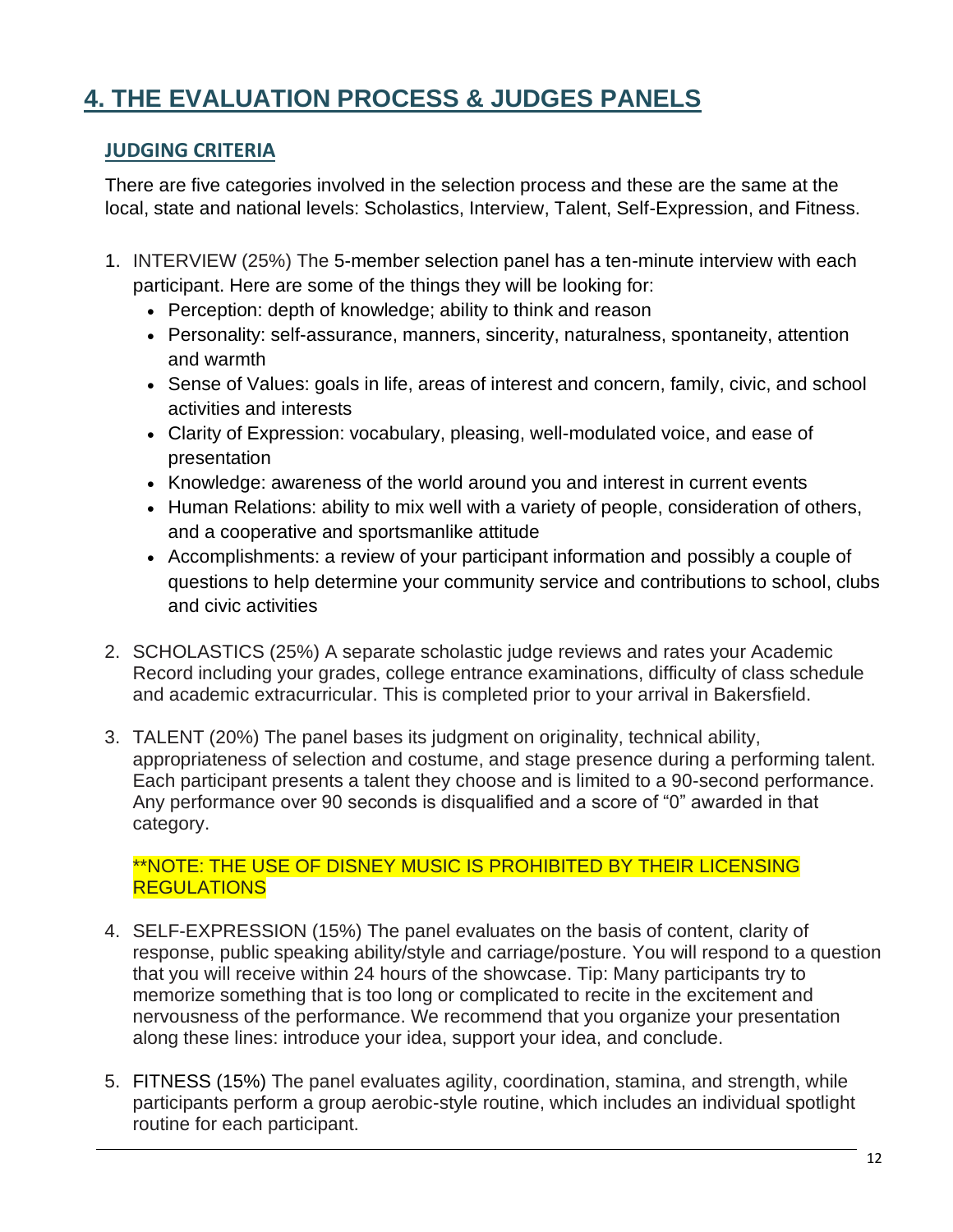You will receive the fitness routine instructional video via email before the state showcase to practice on your own. Please arrive at the State Program knowing the routine, with questions for clarification. While the choreographers will go over the routine with you, we would like you to come prepared already knowing the routine, so the choreographers can spend their time help you perfect the routine, rather than teaching it to you.

## **THE JUDGING PANELS**

There are two selection panels for the program. One panel is an educators or college admissions professional who evaluates your school transcripts and test scores to arrive at the Scholastics scores. The other panel is made up of people familiar with the Distinguished Young Women philosophy and who may have expertise in the different categories of judging. They evaluate the other four categories and, after adding in the points from the scholastics judge, the total point score determines the results. Neither of these selection panels is involved with the Be Your Best Self Essay award. A separate panel determines the Be Your Best Self Essay awards.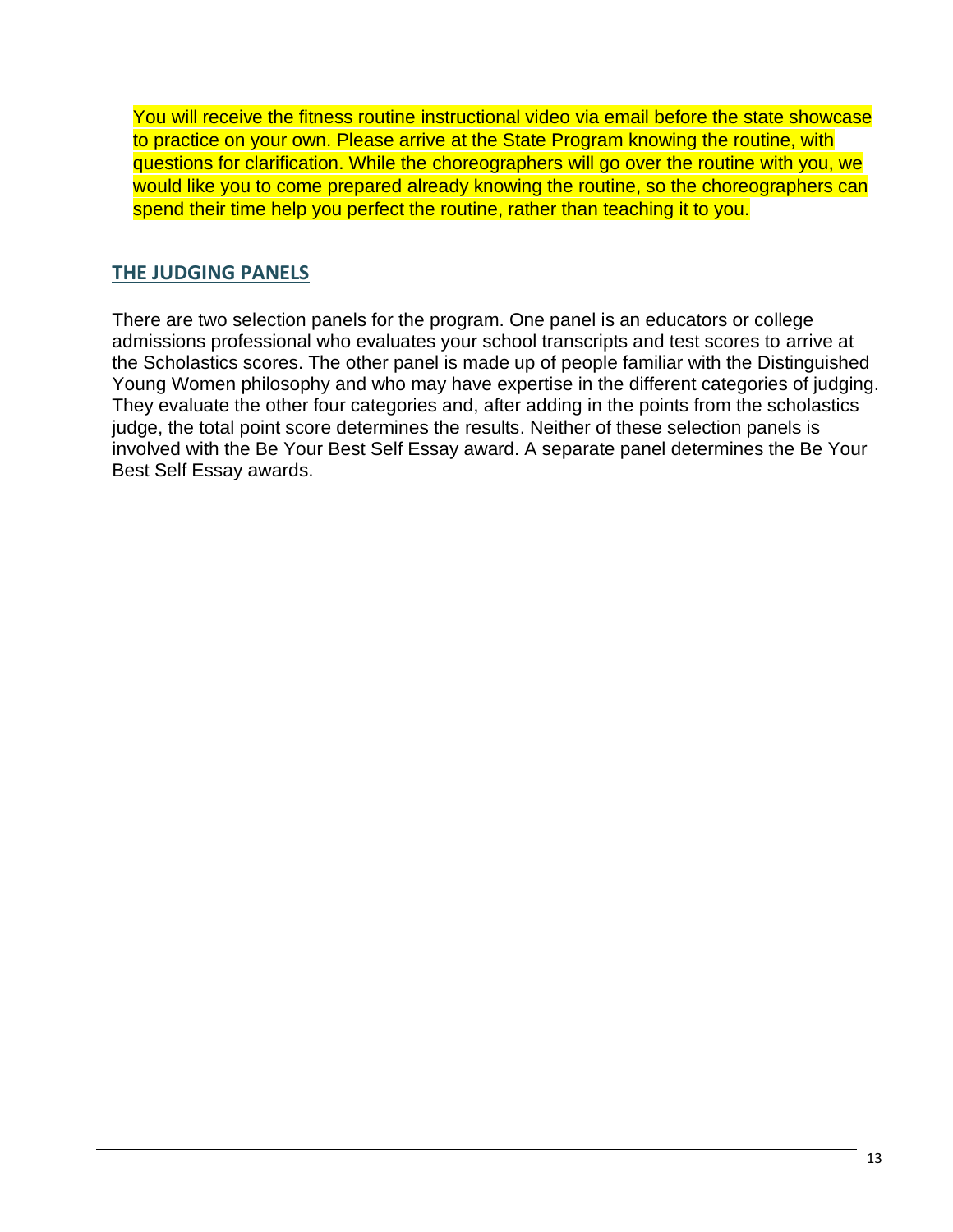# **5. SCHOLARSHIPS AWARDED**

As determined by the Program Judges scores, these are the awards typically presented. The value of the scholarships that accompany them are directly affected by annual fundraising and may vary from year to year. Additional Satellite Awards (awards not judged by the Panel of Judges) may be added as we get closer to the program. We will notify you of these additions.

- 1. The Distinguished Young Woman of California for the Class of 2023
- 2. 1st Alternate
- 3. 2nd Alternate
- 5. Top scorers in Fitness, Interview, Scholastics, Talent and Self Expression
- 6. Top scorers of the Be Your Best Self Essay

#### **THE BE YOUR BEST SELF ESSAY AWARDS**

Be Your Best Self is an important outreach program that allows Distinguished Young Women participants to empower and encourage young people nationwide to make a commitment to being their best selves in these five elements: Be Healthy, Be Involved, Be Studious, Be Ambitious, And Be Responsible.

We will award two \$500 Scholarships for our Be Your Best Self Awards. To apply for this optional scholarship, follow the instructions below:

BE YOUR BEST SELF ESSAY INSTRUCTIONS:

Please choose one element of the Be Your Best Self program and write an essay (500 word limit) on how you have incorporated that element into your life thus far! This is NOT REQUIRED for participation in the program. The (2) \$500 scholarship winners will be chosen by the sponsor of this essay. Please email your PDF submission with your NAME, TITLE and "BYBS Essay" in the subject to participantchairca@distinguishedyw.org by JULY 9<sup>TH</sup> 2022.

To find out more about each of the areas of Be Your Best Self, check out our online resource links below in Section 7.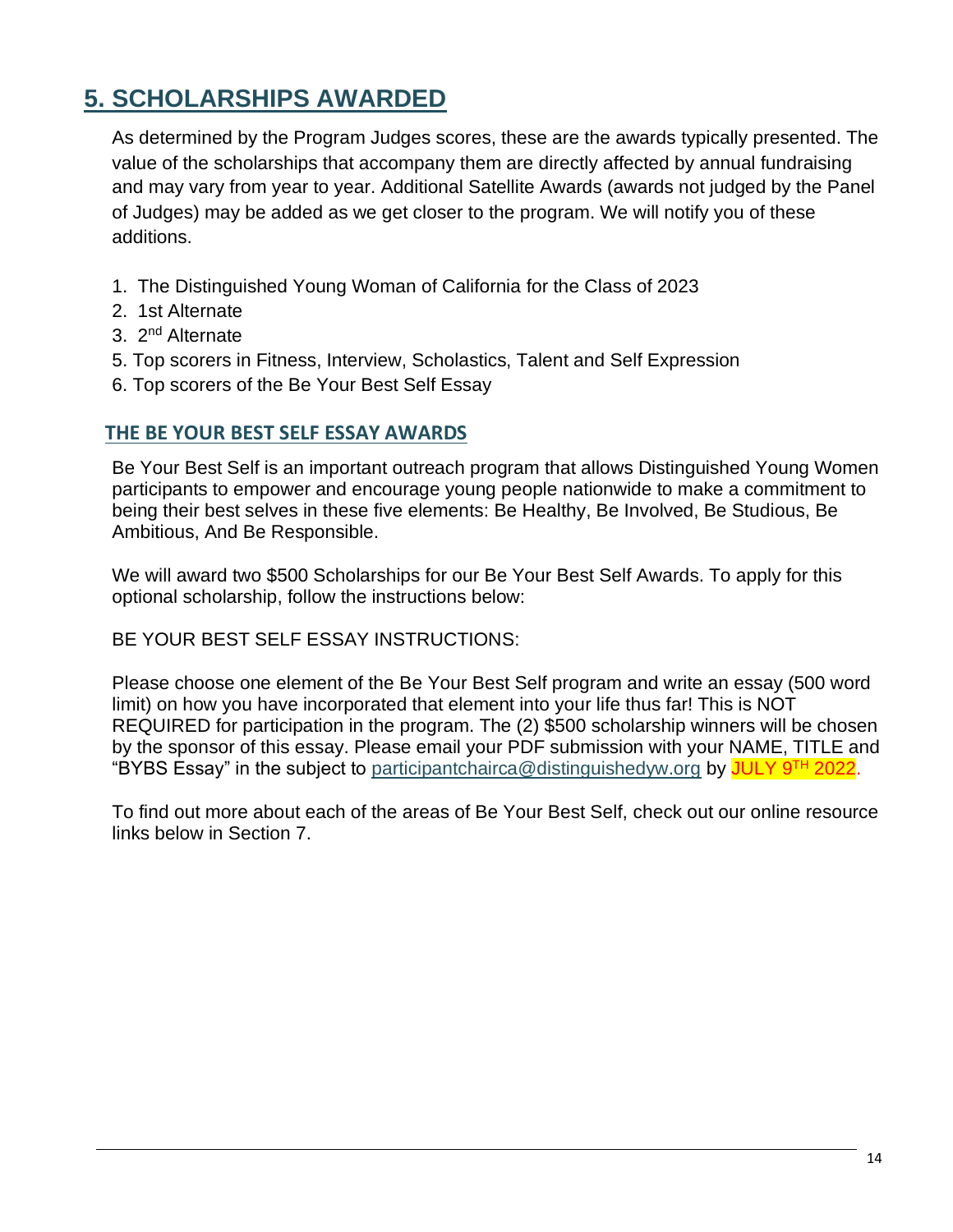# **6. PREPARING FOR THE STATE FINALS**

There is a lot to get ready before your trip to Bakersfield. Plan to be ready well in advance of the July 2022 arrival date so you can spend your last couple of days relaxing and enjoying the anticipation of your trip.

# **YOUR PHYSICAL CONDITION**

In our planning for a safe and healthy State Finals, we currently plan to have all participants and volunteers take one covid test prior to traveling to Bakersfield. This test can be an athome test and we are asking all participants to acquire their own tests for this purpose. Because of current demand for tests, we recommend that you get a test as soon as possible that you can keep on hand for this purpose. One suggestion, if you have not already done so, is order your family's free tests the government is making available at [covidtests.gov.](https://www.covidtests.gov/) Please take this test on Saturday July 16<sup>th</sup> and email us a picture and the results of this test after you take it to [california@distinguishedyw.org.](mailto:california@distinguishedyw.org) Please do not put yourself at risk to get the coronavirus Saturday night after you have taken the test. We ask you to take extra care in the weeks leading up to the State Finals, as you will not be able to attend if you test positive for Covid, so as to not put the other participants and volunteers at risk. We will not require you to wear mask during State Week if California and Kern County do not have any mask mandates in place, but you are welcome to wear a mask if you feel more comfortable doing so.

The opening number and the fitness choreography are strenuous. If you have any reservations about being healthy enough to participate, you should consult with your family physician and discuss your concerns. If you have limitations ask your physician to write a note, otherwise you are expected to fully participate. If needed, bring your own elastic bandages or braces. The judges will not lower your score for wearing this type of support.

## **REQUIRED WARDROBE BY ACTIVITY**

#### **WHATEVER YOU BRING TO BAKERSFIELD MUST BE LABELED WITH YOUR NAME, AND WE MEAN EVERYTHING!**

## ARRIVAL DAY:

• Wear something nice, but comfortable, such as casual pants, a skirt, casual dress or jumpsuit. We will be taking **LOTS OF PHOTOS**!!! Local program representatives must wear their medallion upon arrival and At Large Program representatives will be given a medallion upon arrival.

#### DAY OF SERVICE AND OTHER EVENTS:

• Service Day will be a provided DYW tee shirt and your own yoga or exercise pants.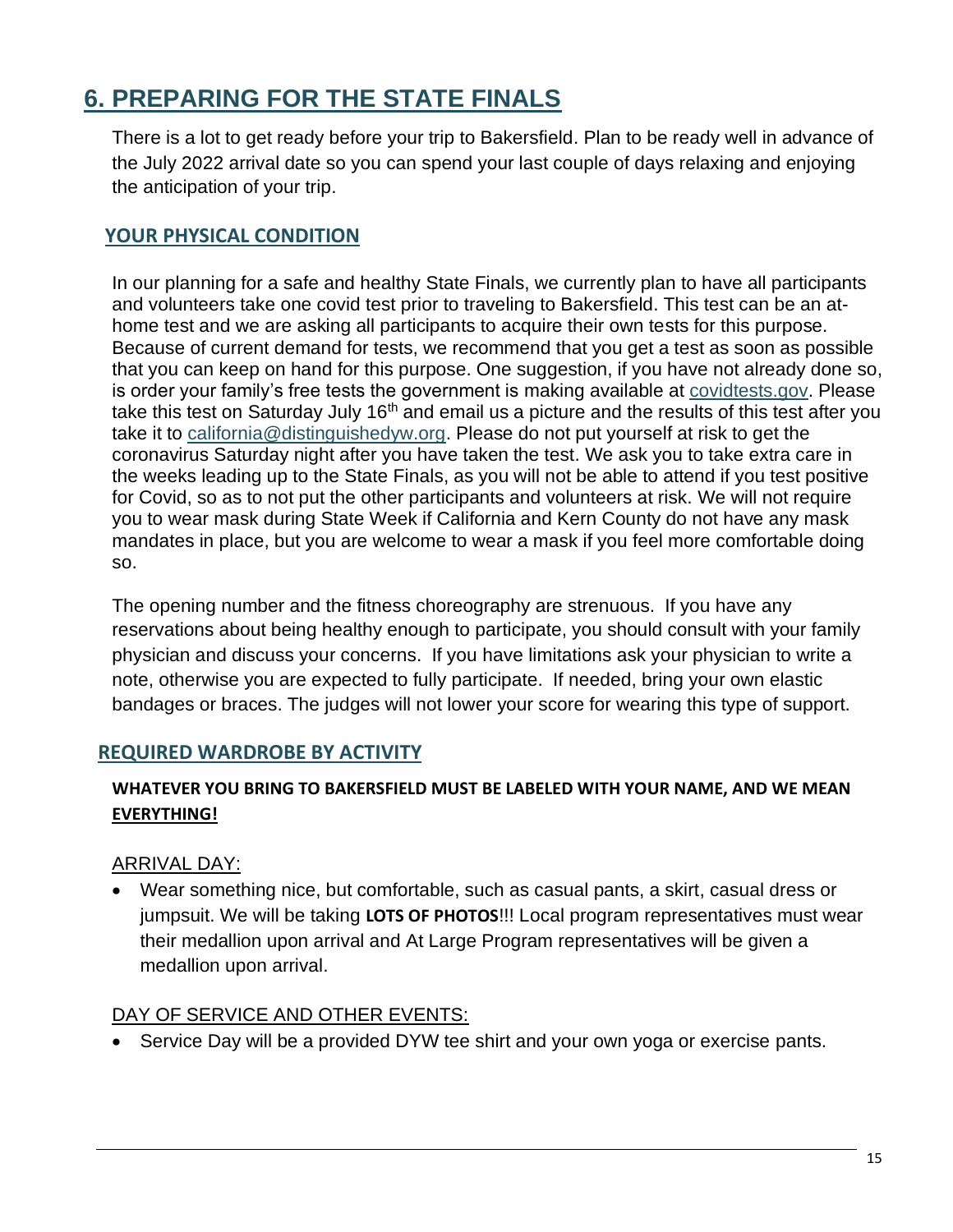## AT HOST FAMILY:

• Casual and comfortable wear for hanging around the house or going out to dinner or dessert.

# REHEARSALS:

- Casual, comfortable clothes (what you would wear to go to work out or to a dance class), good support athletic shoes without suction cups or wavy soles. You will be moving around (jumping, running, and turning) in these shoes. Please bring support items you need such as ACE bandages or ankle or knee braces. **NO SHORT SHORTS, CROP TOPS OR SEE-THROUGH LEGGINGS!!!**
- **If you wear clothing we find inappropriate, you will be asked to change!!!**

## OPENING NUMBER:

• Black full-length jeans and mostly all black shoes (can be the same as fitness shoes but does not have to be). Your top will be provided.

#### FITNESS:

• All-black, white, or grey supportive athletic shoes (No flashy colors. Make sure they are already broken in) with low tops and no suction cups, a good supportive flesh toned bra, a black sports bra (REQUIRED FOR EVERYONE), black underpants, and short black socks. You will be provided the fitness top and fitness pants. Questions about shoes, email [kacie@distinguishedyw.org.](mailto:kacie@distinguishedyw.org)

#### TALENT:

• Bring whatever you need to present your Talent.

## INTERVIEW:

• Participants should wear business attire that can include a traditional two-piece suit (the two pieces do not have to be the same color), slacks and blouse, skirt and blouse, professional dress with or without a jacket. Treat this as you would a job interview and dress accordingly. Bring appropriate shoes and minimal jewelry. Examples of appropriate interview outfits are provided in the online library here: [Self Expression & Interview](http://ca.distinguishedyw.org/wp-content/uploads/sites/5/2016/04/2023-Wardrobe-Options-for-Participants.pdf)  [Wardrobe Examples](http://ca.distinguishedyw.org/wp-content/uploads/sites/5/2016/04/2023-Wardrobe-Options-for-Participants.pdf)

## SELF EXPRESSION:

• Examples of Self Expression dresses and jumpsuits are provided in the online library[, here.](http://ca.distinguishedyw.org/wp-content/uploads/sites/5/2016/04/2023-Wardrobe-Options-for-Participants.pdf) You may wear evening shoes that are appropriate for your chosen attire. We recommend heels in the range of 2" to 2  $\frac{1}{2}$ " for safety and ease of movement. We have found contestants that wear shoes with a higher heel experience difficulty performing the routine, as you will be walking up and down stairs. Shoes must have a sling or full back. Mules or slides are not appropriate for this number. We do NOT recommend tall, platform style shoes or any style. No wedges.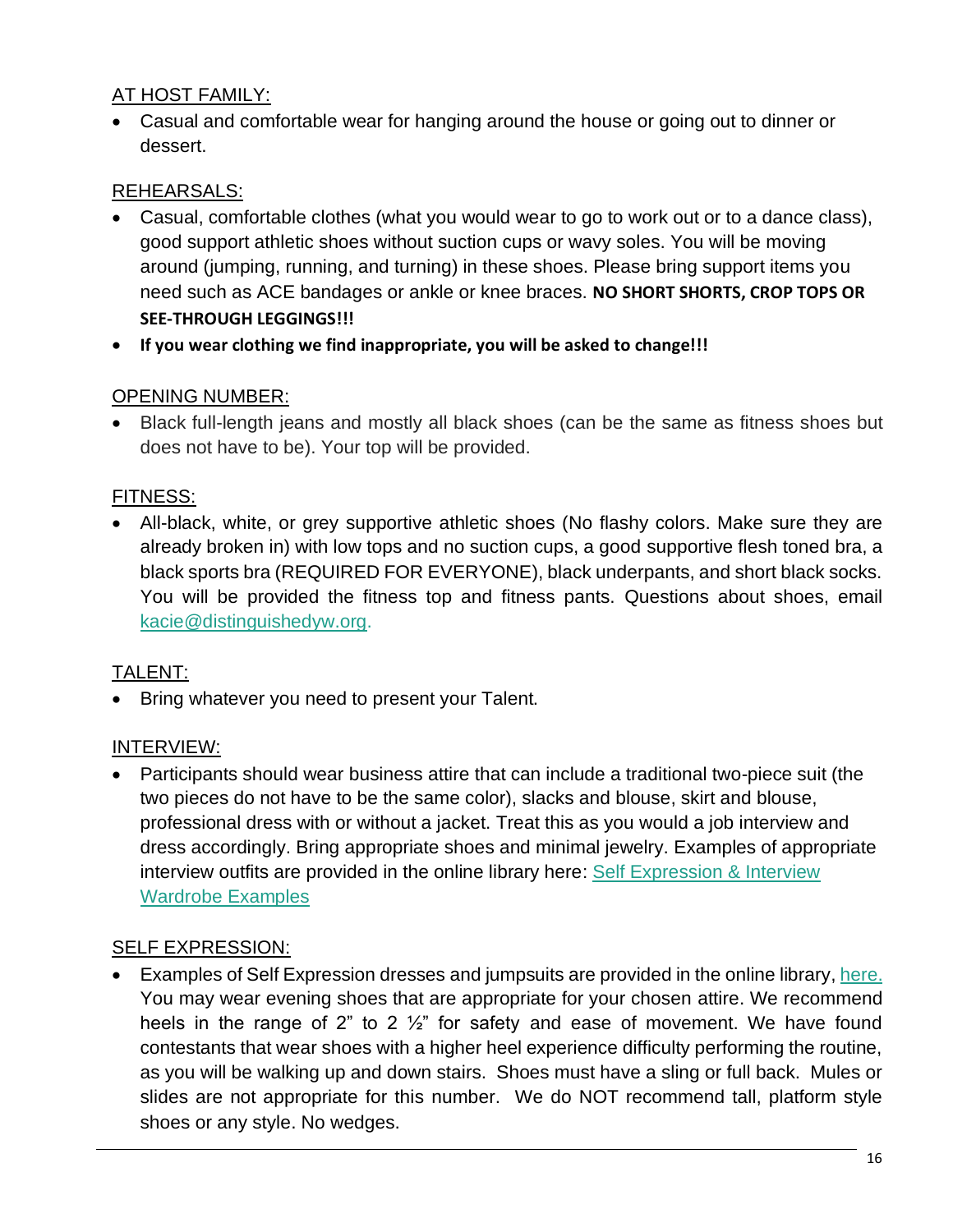- The attire for Self-Expression should reflect a participant's individual style. The wardrobe should be appropriate for a special occasion, be in good taste, and be in line with the goals and ideals of the program. The wardrobe should move and not cling and should be tasteful and age appropriate. This wardrobe is meant to be evening wear that would be appropriate for a school ceremony or evening wedding. It can include a dress, pants and top or jumpsuit.
- Examples of Self Expression dresses and jumpsuits are provided in the online library here:
- [Self Expression & Interview Wardrobe Examples](http://ca.distinguishedyw.org/wp-content/uploads/sites/5/2016/04/2023-Wardrobe-Options-for-Participants.pdf)
- Your Self Expression wardrobe must conform to the following criteria. You can select EITHER of the following options – both are acceptable:
- 1. Knee length dress with a special occasion look, one that would be tasteful for an eighteen-year-old young lady, and be appropriate for a formal event like an evening wedding:
	- Dress should be a solid color. Bright, vibrant colors and jewel tone colors are strongly recommended. Black is also acceptable. Keep in mind that white, beige, gray, silver, cream, flesh tones, and pastels colors do not show up well under stage lighting and tend to "wash out" on stage.
	- Dress can be between two inches above or below the knee when selecting a dress any skirt shape is allowed but the fabric should not be skintight, and you should be able to walk comfortably. High-low hemlines are allowed as long as the front is no more than 2 inches above or below the knee and the back does not touch the floor.
- 2. OR a formal pants and top combination with a special occasion look, that would be tasteful for an eighteen-year-old young lady and be appropriate for a formal event like an evening wedding.
	- Outfit should be a single color, or the top be one color and the pants be another solid color. Bright, vibrant colors and jewel tone colors are strongly recommended. Black is also acceptable. Keep in mind that white, beige, gray, silver, cream, flesh tones, and pastels colors do not show up well under stage lighting and tend to "wash out" on stage.
	- Dressy pants with a top or a one-piece jumpsuit are allowed. Top should be of a dressy fabric such as lace, silk, or a shimmery fabric. Top should fully cover the abdomen and not have a plunging neckline.
	- Pants should also be of a dressy style and should not be jeans.

#### **ADDITIONAL ATTIRE REGULATIONS FOR SELF EXPRESSION:**

- Bare midriff, backless, and lace-up dresses or tops are prohibited.
- Plunging necklines are prohibited.
- Straps or over the shoulder dresses/tops are recommended. Halter-style dresses/tops are acceptable.
- No skin-tight dresses, tops or pants.
- Your outfit should have room for you to move and not cling.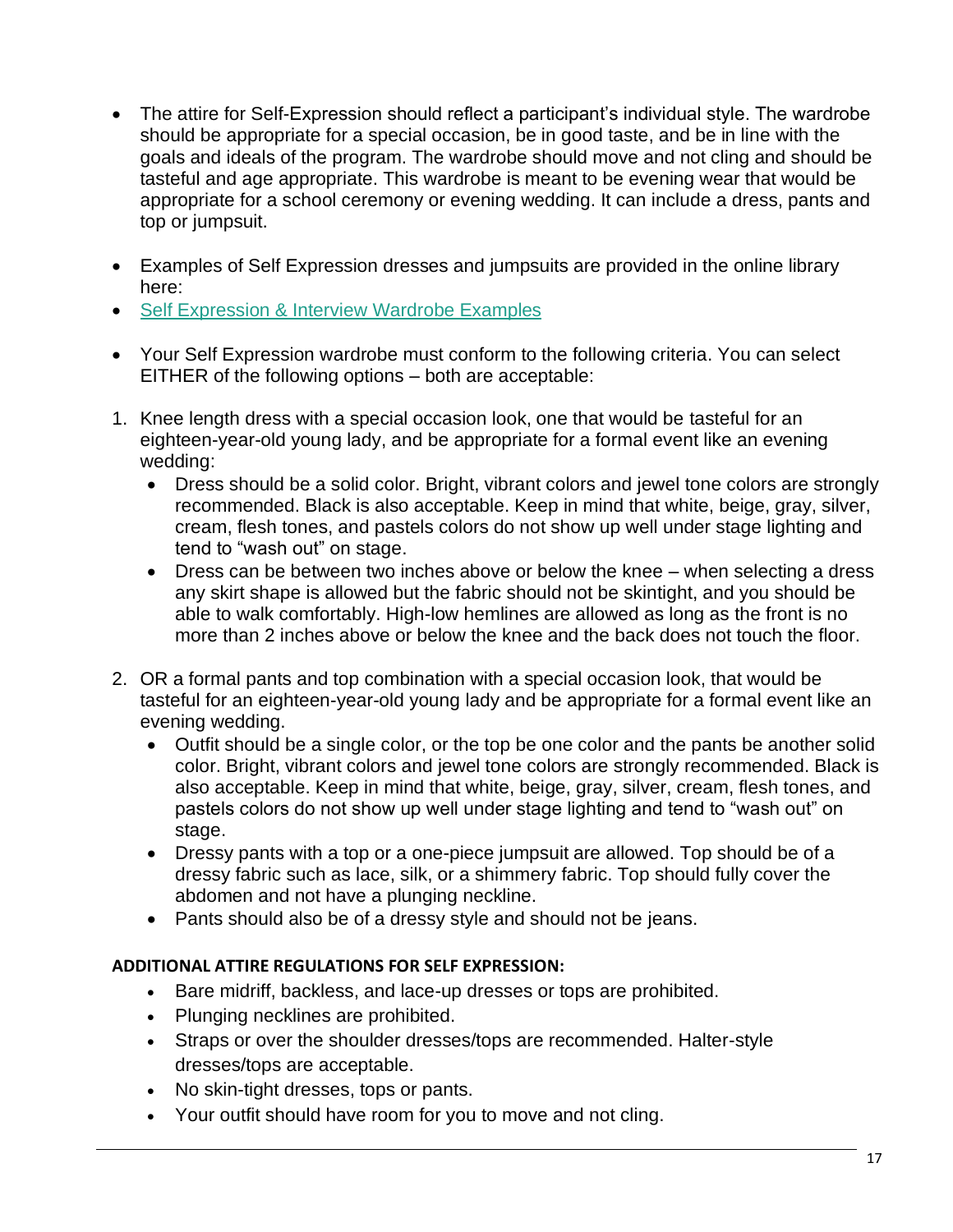- Wardrobe may have some beads or sequins as an accent, but fully beaded or sequined dresses, pants or tops are not recommended.
- Accessories: Jewelry is permitted. Participants should select jewelry that compliments their outfit and personality. Necklaces, chokers, bracelets and earrings are acceptable.
- Stoles, boas, and gloves are prohibited.
- Hats or oversized hair ornaments are prohibited.

It is in your best interest to follow the guidelines as these will be given to the judges.

The Self Expression Attire Guidelines are not meant to intimidate you, but rather created to be as detailed as possible, to help you find the best Self Expression attire for you. If you have any questions, or trouble trying to find an outfit that meets the criteria, please reach out to the State Committee or your Local Committee for help.

## PACKING YOUR SUITCASE WITH SUGGESTED ITEMS

- $\Box$  Toiletries
- Sleepwear
- **D** Makeup
- **Bathrobe**
- $\Box$  lacket
- □ Brush/Comb
- $\Box$  Slippers
- **Hair Dryer**
- **Underwear**
- $\Box$  Curling Iron
- $\Box$  Pantyhose (optional)
- **Q** Shoes
- $\Box$  Inexpensive Jewelry
- **Health History**
- $\Box$  This Handbook
- $\Box$  Orthopedic Supplies
- $\Box$  Elastic Bandages
- $\Box$  Braces

## **PACKING YOUR CARRY ON/TRAVEL ITEMS**

(Items you should carry with you as you travel to Bakersfield)

- $\Box$  Medications
- $\Box$  Emergency Supplies
- $\Box$  Money for incidentals
- $\Box$  Small snacks
- $\Box$  USB/Thumb Drive of your talent music

## **WHAT NOT TO PACK**

Do Not Bring valuables, keepsakes or expensive jewelry. We advise you to keep any jewelry and extra money at your Host Family's home. Bring only a minimum amount of money with you to the auditorium each day as your use of it should be minimal.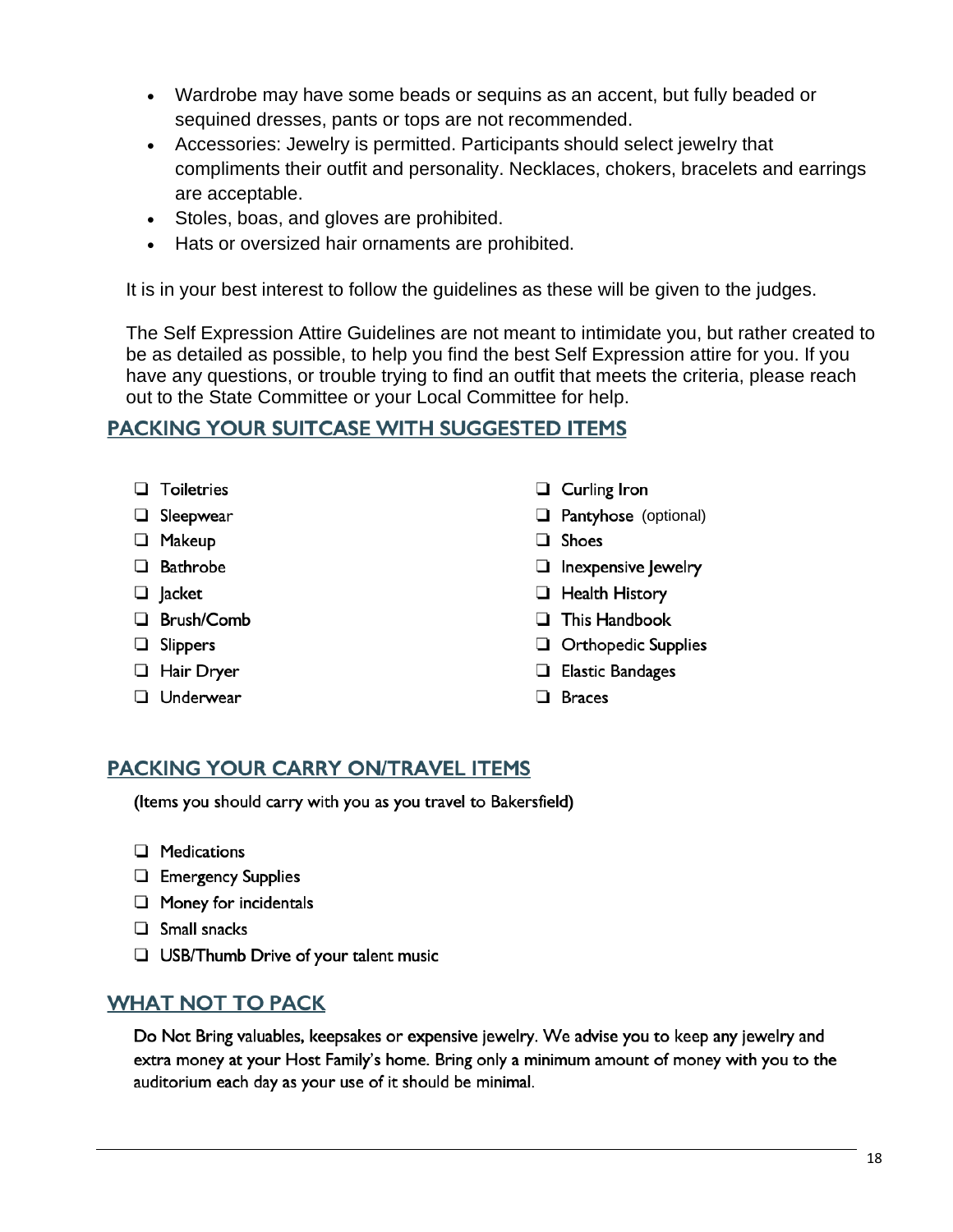#### **NOTE:**

We have partnered with Aunt Flow to provide their menstrual products in the Dressing Room during your stay in Bakersfield.

Aunt Flow, founded by Claire Coder, believes everyone should have access to necessary menstrual products. Coder, the Distinguished Young Woman of Ohio, Class of 2015, was inspired to bring access to individuals living in poverty across the USA. Aunt Flow is a social enterprise that manufactures and sells 100% organic cotton menstrual products to schools and businesses; for every 10 tampons and pads sold, 1 is donated back to someone living in poverty.

Aunt Flow proudly endorses Distinguished Young Women of California as they offer menstrual products to all Distinguished Young Women participating in the state finals to ensure each young individual has access if ever, they are in need. Together, Aunt Flow and Distinguished Young Women of California are changing the world, one CYCLE at a time. ®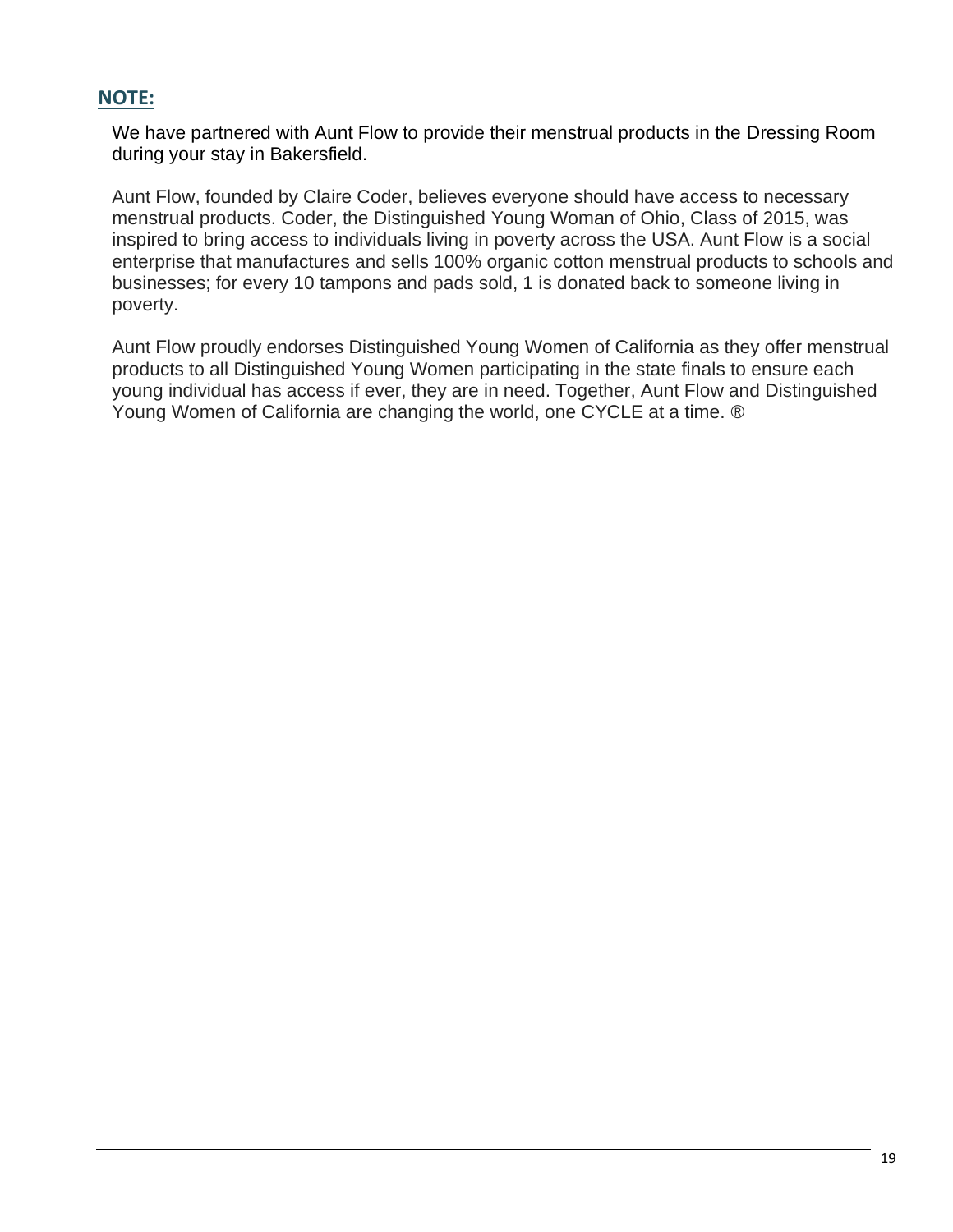# **7. ONLINE RESOURCES**

As you prepare for the California State Finals, we urge you to use our **Online Resource** to help you prepare. Here you will find all sorts of information on Distinguished Young Women, the Be Your Best Self Program, Life Skills Workshops and more! We suggest utilizing the Public Speaking and Interview Pages to help you prepare for Self Expression and Interview. Click here to explore the [Online Resource](https://distinguishedyoung.wixsite.com/dywca) or check out some of the Online Resource categories we think you should definitely check out below:

NOTE: The Online Resource is best viewed on a desktop, laptop or device with a larger screen, but can be accessed from a phone.

- Meet the 2022 Distinguished Young Woman of California Emily Lee: Meet the DYW of [CA!](https://distinguishedyoung.wixsite.com/dywca/meet-dyw-ca)
- Distinguished Young Women is all about preparing you for the future! Check out the Life [Skills](https://distinguishedyoung.wixsite.com/dywca/life-skills) page for tips that will help you for college, career and beyond, or check out the Public Speaking and Interview Sections below to help you prepare for the State Finals!
	- o [Public Speaking](https://distinguishedyoung.wixsite.com/dywca/life-skills-public-speaking)
	- o [Interview](https://distinguishedyoung.wixsite.com/dywca/life-skills-interview)
- Check out the [Be Your Best Self](https://distinguishedyoung.wixsite.com/dywca/be-your-best-self) Program and then click the links below to find out more about each of the Be Your Best Self Attributes, including last years Be Your Best Self Workshops and tips and vlogs from Nationals!
	- o [Be Healthy](https://distinguishedyoung.wixsite.com/dywca/be-healthy)
		- [Be Healthy Inspired Recipes](https://distinguishedyoung.wixsite.com/dywca/be-healthy-inspired-recipes)
	- o [Be Involved](https://distinguishedyoung.wixsite.com/dywca/be-involved)
	- o [Be Studious](https://distinguishedyoung.wixsite.com/dywca/be-studious)
	- o [Be Ambitious](https://distinguishedyoung.wixsite.com/dywca/be-ambitious)
	- o [Be Responsible](https://distinguishedyoung.wixsite.com/dywca/be-responsible)
- Want to see examples of the Showcase, then check out the [Past Showcase Videos!](https://distinguishedyoung.wixsite.com/dywca/sample-showcase-videos) We recommend checking out the past Opening Number, and past Fitness, Talent and Self Expression Categories, so you have an idea of what the State Showcase will look like.
- If you have and questions this handbook doesn't cover or want to see the College Granted Scholarship opportunities check out the [Distinguished Young Women FAQs](https://distinguishedyoung.wixsite.com/dywca/faqs) section!

You can also take advantage of several video resources on the National Distinguished Young Women YouTube channel found at [www.YouTube.com/DistinguishedYW.](http://www.youtube.com/DistinguishedYW) Many of these videos are also available in the Online Resource.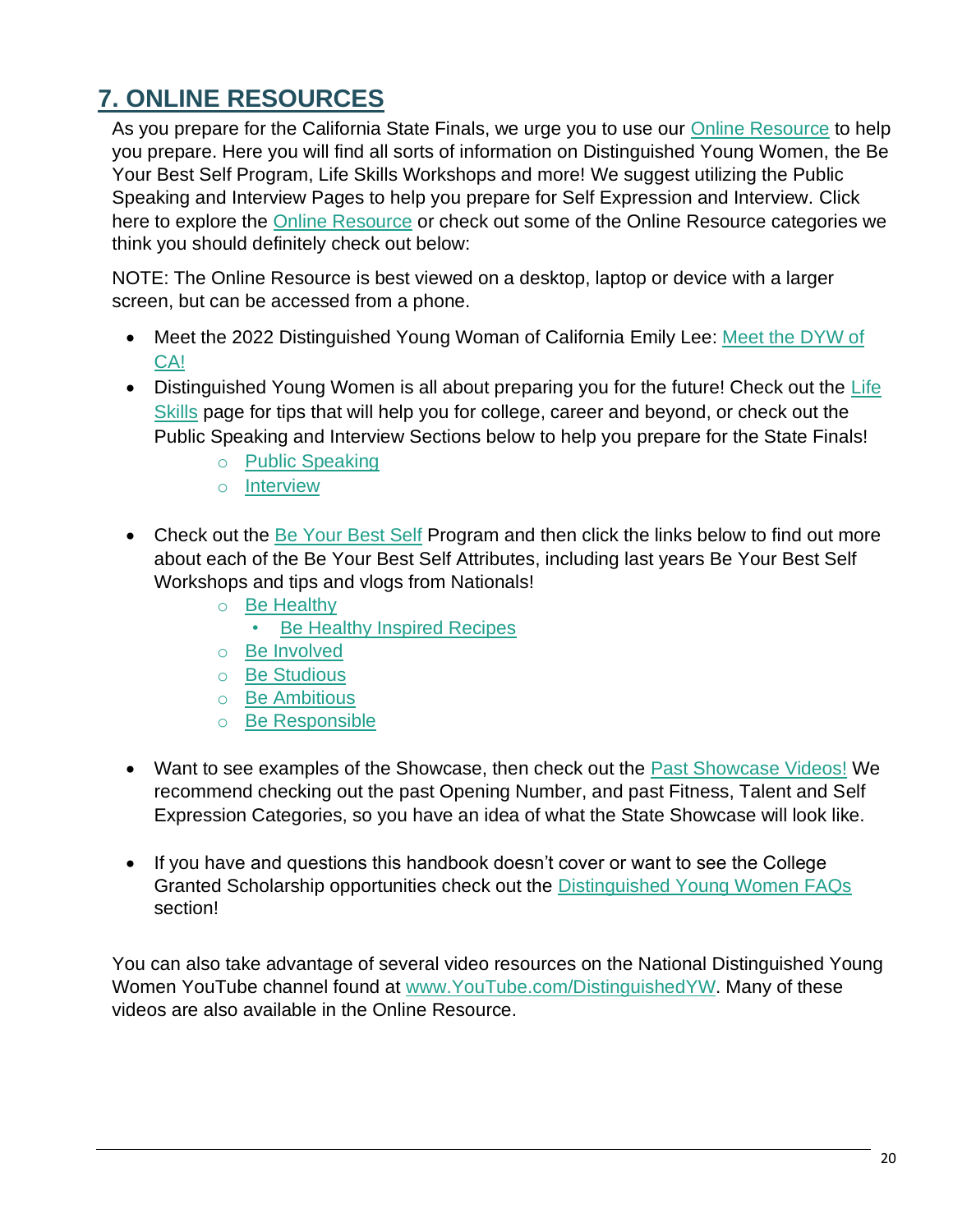# **8. SUGGESTED TIPS AND MISCELLANEOUS INFORMATION**

- 1. If you have not taken either the ACT or SAT, and you would like to, do so before the deadline to submit your score to the state program for evaluation. This is NOT required.
- 2. Continue practicing the Fitness routine and fitness type moves like pushups, v-ups, several times a week. This will help your body maintain flexibility, muscle memory and stamina.
- 3. Continue practicing your public speaking skills, especially answering interview questions from friends and family.
- 4. Be more aware of major current event issues. You should especially be aware of issues that a judge may ask in your interview because of your career goals. As example, have knowledge and opinions about immigration issues if you want to be an immigration attorney; legislative or presidential campaign issues if you want to be a politician; medical ethics issues if you want to be a physician; capital punishment or excessive force by police if you want to be a law enforcement officer or a criminal defense or prosecution attorney.
- 5. Develop a hairstyle plan before the showcase. We suggest never wearing a hairstyle that covers any part of your face. A ponytail for Fitness is the most practical.
- 6. Develop a makeup plan before departing for Bakersfield for each element of the program. You may change it once in Bakersfield if necessary but arrive with a plan. We suggest everyone wear some make-up even if it is only lip gloss, mascara and blush. When you are on stage, the judges will be 30 to 40 feet away from you and make up will keep you from washing out under the stage lights into the background. Use what is comfortable for you and you do not need excessive stage makeup that is used for plays, dance competitions or field shows. You will be very close to the judges during the interview and so we suggest your makeup should be more subtle than when on stage. Bring sufficient make- up to the state program and ask for help from the Chaperones, volunteers or other participants if you're not sure what to wear.
- 7. Develop a hygiene plan. You will be working in close quarters with many other girls at rehearsal, public events and activities. You will also be with your host family a great deal. You may need to use deodorant more than once a day because it is very hot in Bakersfield so always have it with you along with some cleaning wipes. Make sure that you have sufficient deodorant and other hygiene products and several changes of workout clothes. Your host family will be happy to do your laundry anytime you need it done.
- 8. Follow the wardrobe guidelines in the Participants Handbook. Do not make any assumptions about what is acceptable but ask for input from the state program in advance.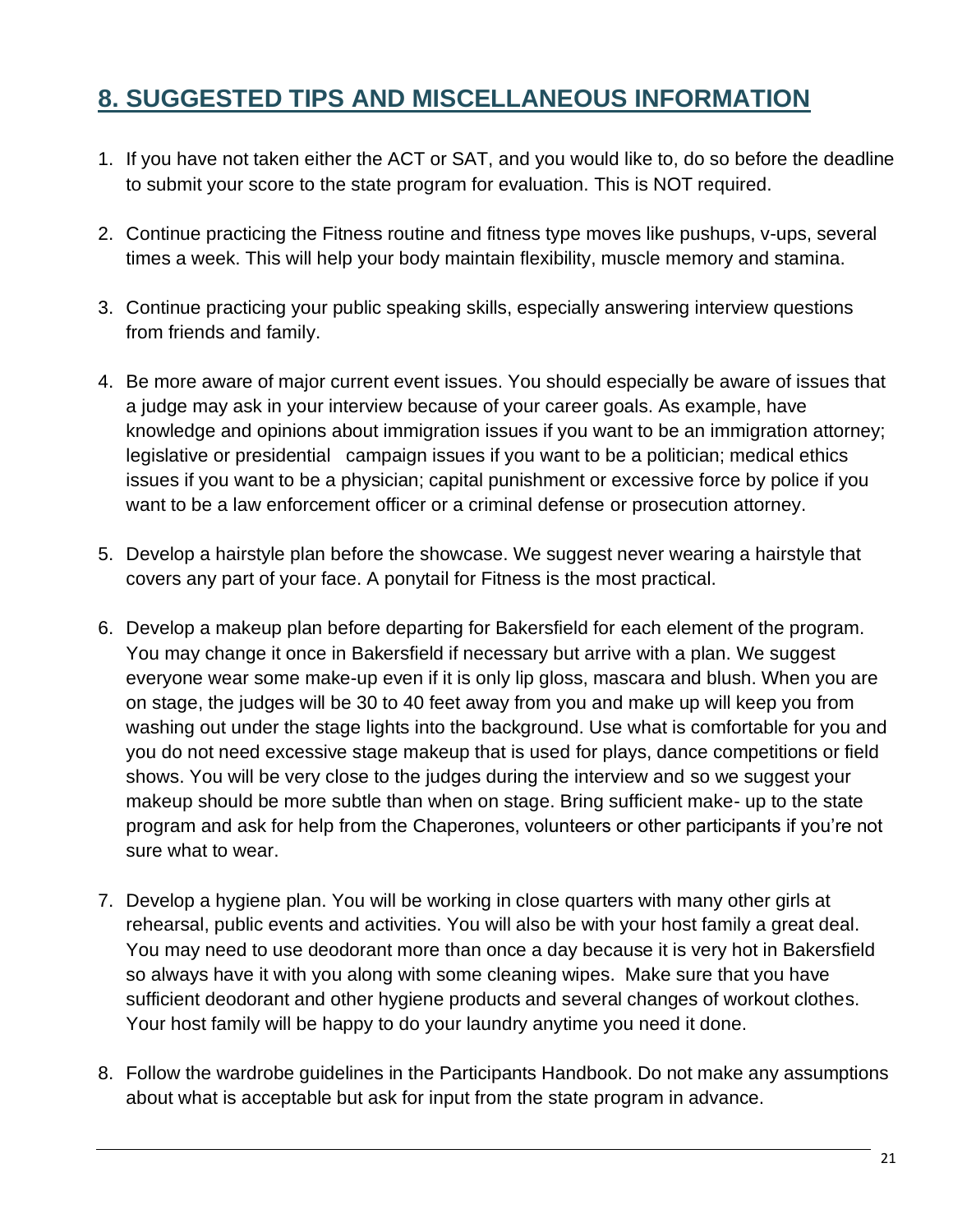- 9. Try to limit your wardrobe expenses. While you may want to purchase an interview outfit or self-expression dress, you should still try to use what you have in your closet or what you can borrow from friends.
- 10.Avoid tight fitting clothes. You will want to be able to move around easily, sit and stand for every category.
	- IF YOU HAVE ANY QUESTIONS OR CONCERNS, DO NOT ASSUME ANYTHING BUT ASK THEM OF THE STATE CONTACTS THAT ARE LISTED IN THIS HANDBOOK.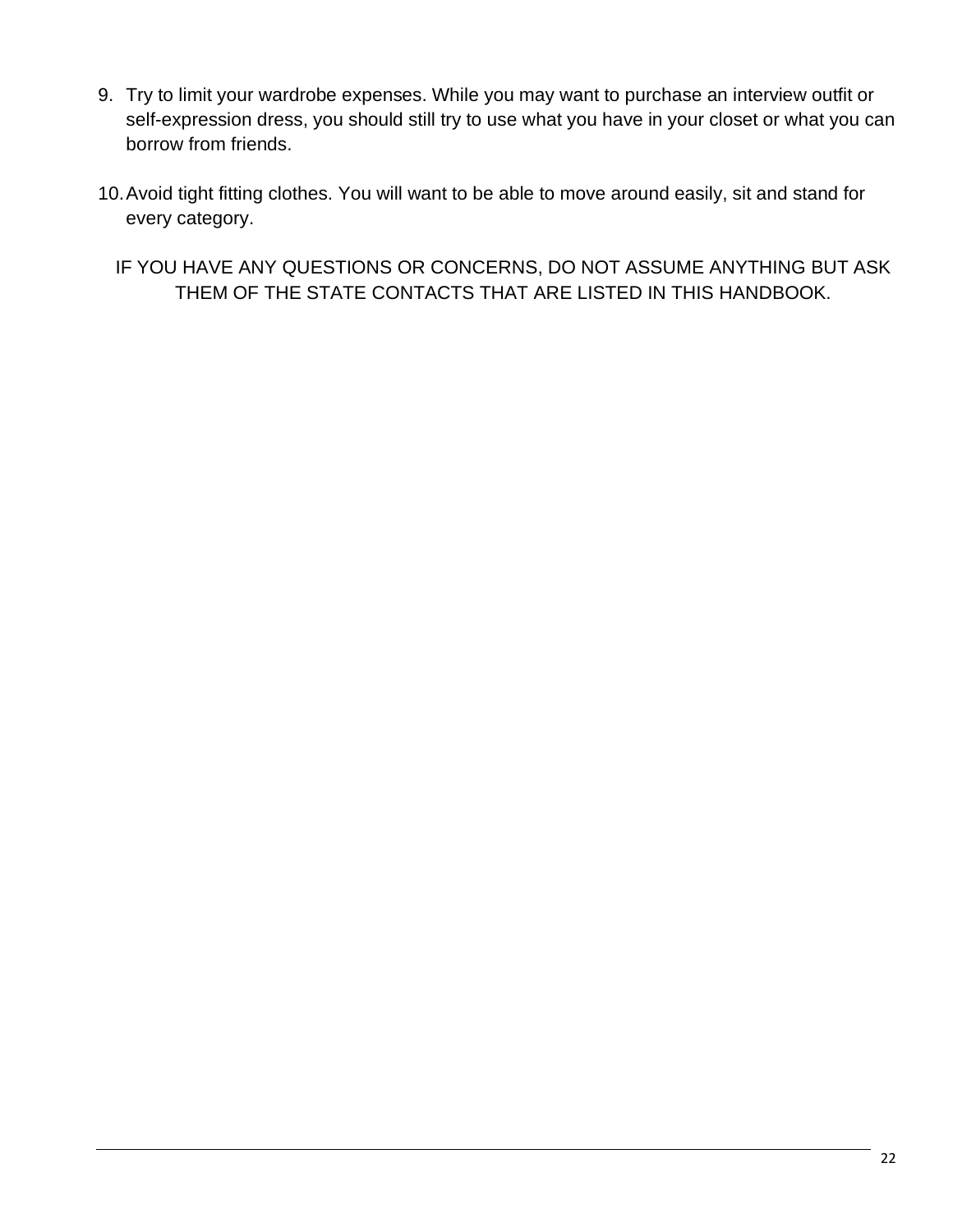# **9. TRAVELING TO AND FROM BAKERSFIELD**

No matter how you are traveling; start your journey by putting on your medallion. Wearing your medallion allows us to identify you as one of the participants upon your arrival. Make sure your name is on the back of your medallion.

#### **ARRIVAL DAY IS SUNDAY JULY 17th , 2022**

#### **TRAVEL TO BAKERSFIELD**

Those of you traveling by auto will meet on Sunday between the hours of 2:30 and 3:30 P.M. in Bakersfield CA – Location TBD. We will share this via email closer to the State Finals.

#### **TRAVEL HOME**

It is the responsibility of the participants and their parents to make travel arrangements for participants to travel home on Sunday July 24<sup>th</sup> 2022. If someone other than a parent is to pick up a participant, then written directive signed by a parent must be received by a State Program Representative prior to dismissal. Girls will not be released to anyone other than a parent without signed parent permission directives.

# **10. SAMPLE SCHEDULES**

We need you to stay focused so you can have fun! These samples indicate a typical schedule and description of activities. We want you to have an idea of what will happen during the eight days of the program. You will be divided into two color groups, Sapphire and Emerald, based on your production order. For example, if we have 20 participants #1-10 will be Sapphire and #11-20 will be Emerald.

#### **OVERVIEW**

| July $18^{\text{th}}$ -22 <sup>nd</sup> | Rehearsals, Life Skills Workshops, & Community Service |
|-----------------------------------------|--------------------------------------------------------|
| July $22nd$                             | <b>Interview</b>                                       |
| July 23rd                               | Showcase                                               |
| July $24th$                             | <b>Farewell Program/ Breakfast Snacks</b>              |

#### **DAILY SCHEDULE (All times are approximate):**

| Rehearsal Days (Monday - Thursday) |                                             |
|------------------------------------|---------------------------------------------|
| $8:00$ a.m. $-12:00$ p.m.          | Rehearsal/Life Skills Workshop - All Groups |
| $12:00 - 1:30$ p.m.                | Lunch                                       |
| $1:30 - 6:00$ p.m.                 | Rehearsal/Life Skills Workshop - All Groups |
| $6:15 - 6:30$ p.m.                 | <b>Release to Host Family</b>               |
| Interview (Friday)                 |                                             |
| $8:00$ a.m. $-12:00$ p.m.          | Rehearsal – Emerald /Interview - Sapphire   |
| $12:00 - 1:30$ p.m.                | Lunch                                       |
| $1:30 - 6:00$ p.m.                 | Rehearsal - Sapphire / Interview - Emerald  |
| $6:15 - 6:30$ p.m.                 | <b>Release to Host Family</b>               |
| Interviews are all day Friday      |                                             |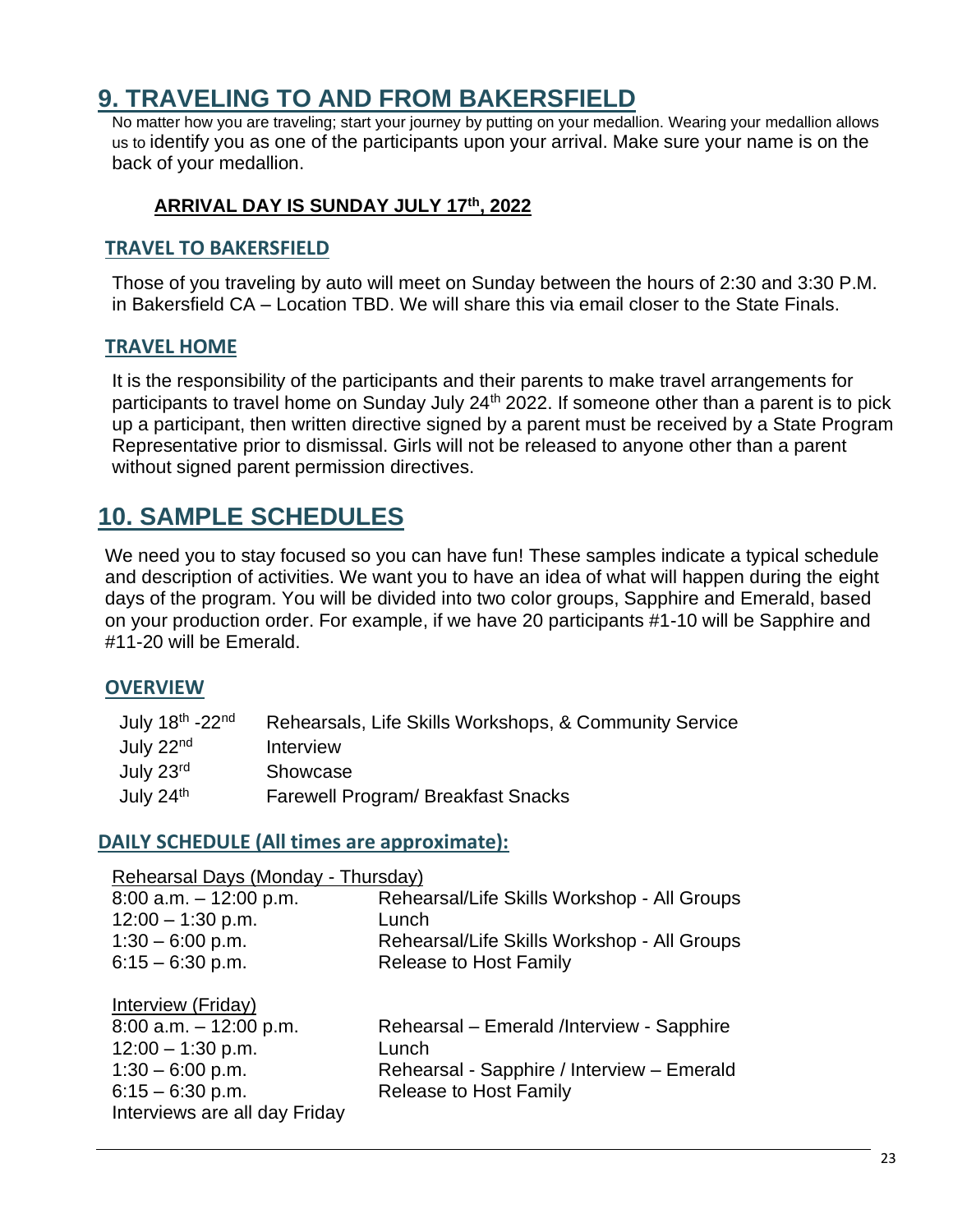Showcase Day (Saturday) 12:00 – 2:00 p.m. Lunch 1:30 – 3:30 p.m. Dress Rehearsal - All 3:30 – 5:00 p.m. Get Ready 5:00 p.m. Dinner 6:30 – 10:00 p.m. Showcase

8:00 a.m. – 12 p.m. Dress Rehearsal - All 10:15 p.m. Release to Host Family

#### **SHOWCASE NIGHTS**

Our Showcase may be different from what you experienced at your Local or At Large program; this is a typical Showcase order:

Saturday Showcase:

- Opening Number
- 1/<sub>2</sub> Sapphire Talent
- Emerald Fitness
- 1/<sub>2</sub> Sapphire Talent
- Emerald Self Expression
- ½ Emerald Talent
- Sapphire Fitness
- ½ Emerald Talent
- Sapphire Self Expression
- Final Awards
- Participants Released to Host Families

#### **Farewell Program/Breakfast Snacks**

On Sunday, July 24<sup>th</sup>, 2022 at 9:30 a.m., all the participants, and their family members, Host Families, Day Time Chaperones, and program volunteers gather for one last good-bye. All participants are required to attend.

Both the outgoing and the new Distinguished Young Woman of California will say a few final words. You will be able to order DVDs of the Showcase if your parent did not do so on Saturday night. We will release participants to their parents at the conclusion of the program at 11:00 a.m. Your parents can pick up your luggage here from your Host Family. Participants will be released from Host Families to their Parents, unless prior arrangements have been made.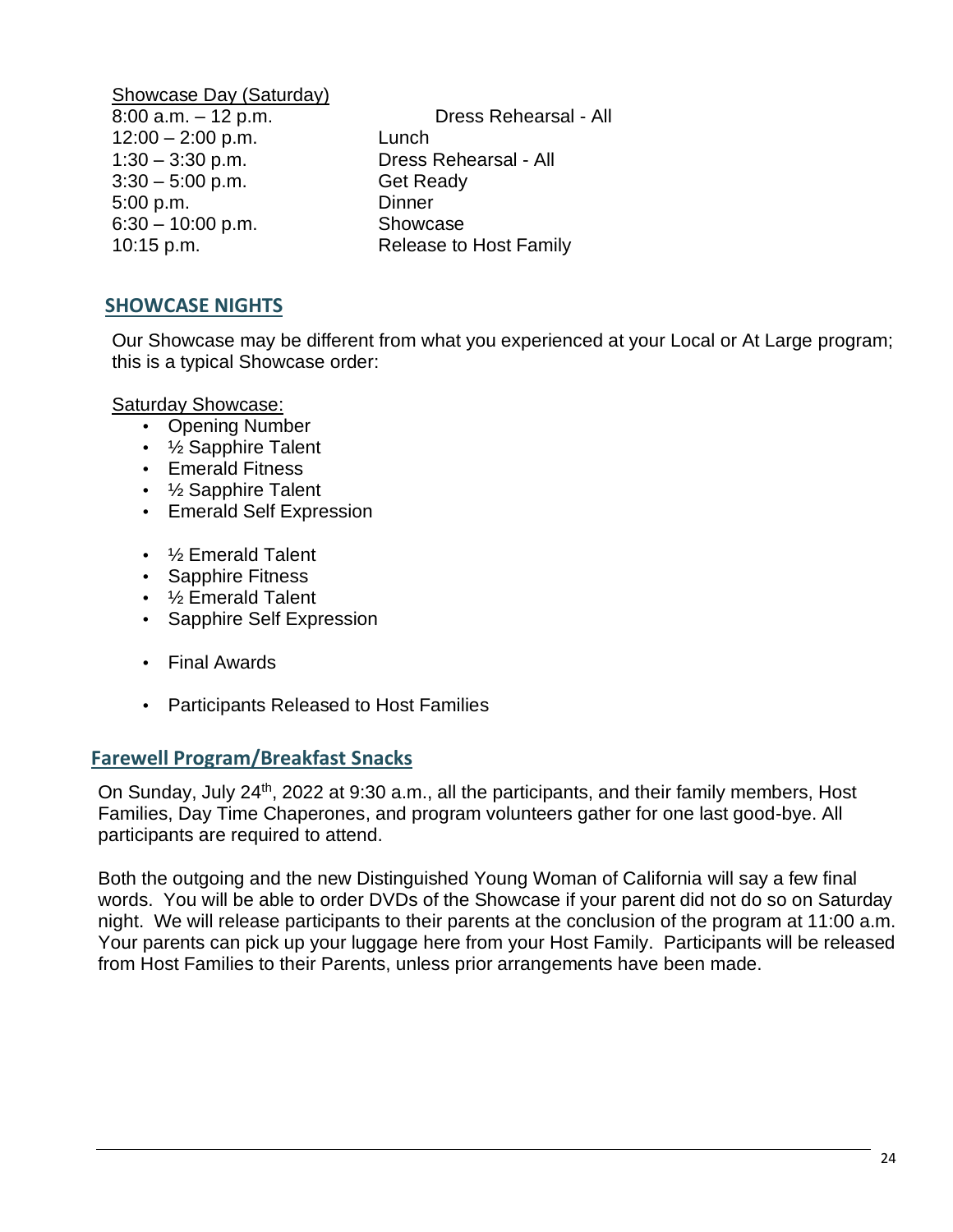# **11. RULES AND IMPORTANT INFORMATION**

During your stay in Bakersfield, you are going to have an amazing time. In order for all of us to keep on schedule and make sure that each of you is able to present and be your best selves, we have some rules and important information to share with you.

## **PUNCTUALITY**

This is of utmost importance during your stay in Bakersfield. Everything is based on a time schedule. It is vitally important that you be where you are supposed to be when you are supposed to be there. This includes being ready to leave your host family's house on time in the morning, as well as being ready to leave the auditorium at night. Please be considerate so that you don't keep others waiting.

#### **VISITORS AND TELEPHONE CALLS**

Participants may not be excused from rehearsals to visit family or friends, or to receive phone calls. Only written notes or oral messages are allowed. We realize that some of you may be accustomed to spending a lot of time on the phone and/or texting your friends. We really need your focus to be on your experience. We believe that it is important for you to concentrate on the activities in Bakersfield so you can do your very best. You may bring a cell phone with you to Bakersfield, we will go over when it is ok to use your cell phone upon your arrival.

You are encouraged to post on social media, but use of your cell phone at rehearsals or other events should not be during any instructions or be distractive. Always add the hashtag #DYWCA2023 on any post related to Distinguished Young Women of California. This allows anyone seeing this hashtag, which is automatically turned into a link, to click it and be taken to a page to see ALL posts with the same hashtag.

#### **SMOKING AND ALCOHOL**

We have strict policies regarding drinking alcohol and smoking. No alcoholic beverages will be served to or around participants either in public places or private homes. Smoking is not permitted at your host parents' homes, in The Fox Theater, or during any Distinguished Young Women events or activities.

#### **MEDICAL TREATMENT**

We certainly hope that there is no need for you to have any sort of medical treatment while you are with us in Bakersfield. In the unlikely event that you do require medical attention let your Host Parents or Day Time Chaperone know about the problem if you become ill. They will see to it that you receive the attention you require. Your Health form will be used in this situation, so please make sure to fill it out as thoroughly as possible. Your parent/guardian will be notified immediately if this were to occur.

## **AT THE HOST FAMILY'S HOME**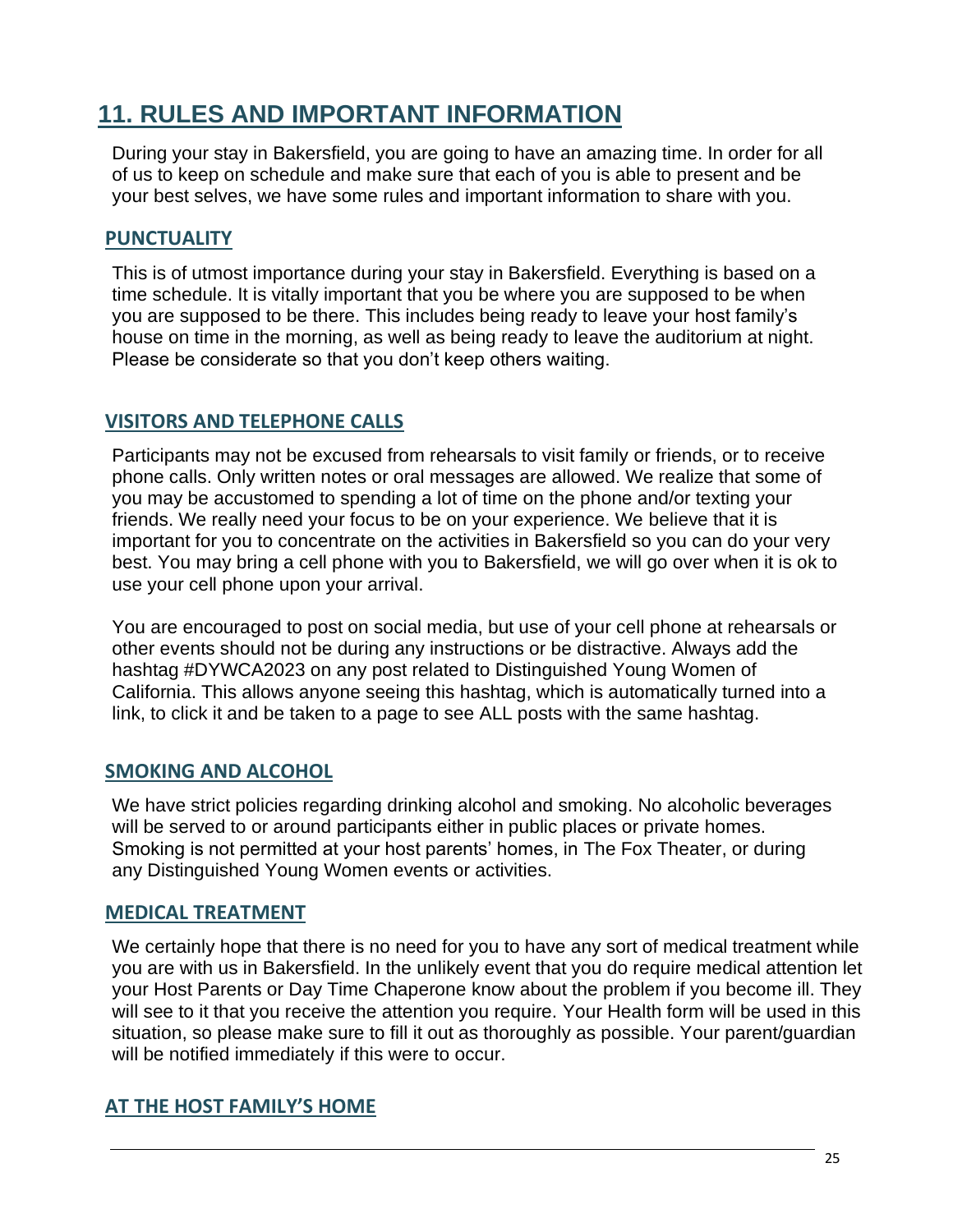Your Host Families consider you a part of their own family. Get to know them and enjoy this new extended family! Past Host Families have maintained friendships with their former host daughters over many years and have created strong relationships.

If you do not have a cell phone, please keep your telephone conversations brief, so you do not tie up the telephone for incoming calls to your Host Family.

To ease the workload on your Host Parents, please keep your room as neat as possible. This includes making the bed, keeping your clothes hung up and keeping your toiletries together. Make arrangements regarding your laundry (if you would like to do it yourself or ask Host Parents to do it for you). Be considerate of your Host Parents. They want to share your experiences, help you when needed, and create as pleasant and relaxing an environment as possible.

#### **DURING REHEARSALS**

Rehearsals are long and may be demanding, but you will have lots of fun while learning the program routines. It is important to listen and pay attention during rehearsals. Rehearsals are closed to the public. This includes family, friends, sponsors, Regional Directors, Local Committee people, etc.

#### **AFTER EACH PROGRAM**

After the Showcase, your Host Mom will come to the Coop to help you prepare to leave. The participants are released ONLY to the Host Parents, who will then allow you to visit with your family and friends in the auditorium lobby or outside on the plaza, prior to returning to your Host Family's home. You will spend the night with your Host Family and meet your parents at the Farewell Program on Sunday. If you need help with all of your belongings, your parent or guardian can come to the dressing room to help you, once we have made sure that all participants have finished changing for the evening. The Host Mom will get your parent/guardian in this event.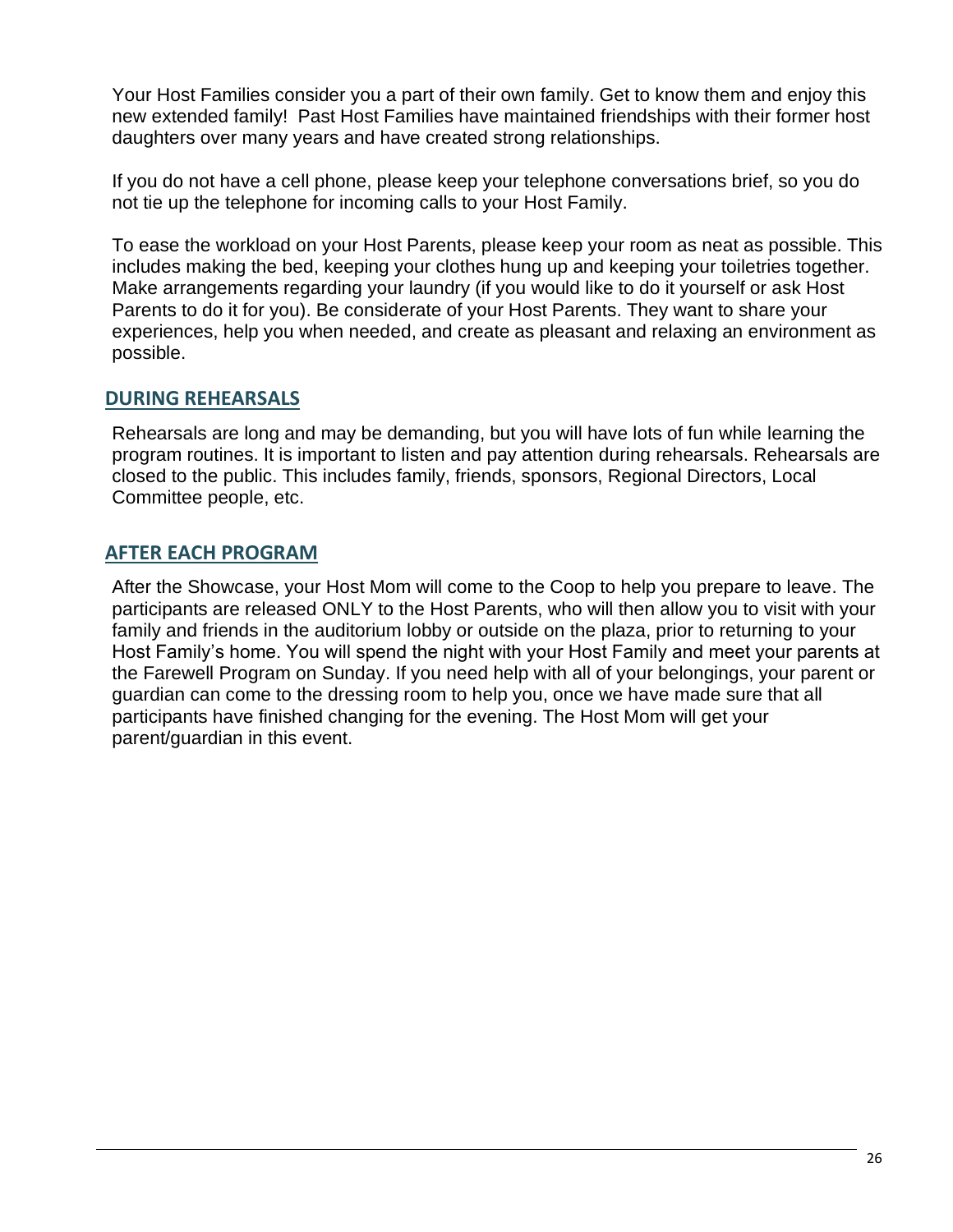# **12. FAMILY AND FRIENDS IMPORTANT INFORMATION**

#### **HOST FAMILY**

During your DYW's stay in Bakersfield, she will be with a volunteer "Host Family". These highly committed volunteers have been carefully screened and paired with your daughter to compliment her interests, eating habits, affection for pets (or allergies). Our host families are dedicated to welcoming your daughter into their homes and getting them to all rehearsals and activities.

## **DAYTIME CHAPERONES**

In addition to making sure the participants are in the right place at the right time, Daytime Chaperones work hard to keep spirits up and confidence high. Daytime Chaperones give their participants treats and encouragement throughout their stay in Bakersfield.

#### **MEALS**

All lunches and dinners at The Fox Theater are planned, prepared and provided by professional staff based upon the dietary and religious restrictions indicated by your daughter. There is a variety of healthy snacks available at all times for the participants to enjoy. Many Host Families also pack snacks, water, and sports drinks for their girls.

#### **HELLO…MY NAME IS**

For identification and security purposes, participants, volunteers and must always wear name badges. No participants will be released without proper identification. Your parent's badge will be in your Welcome Package available for pick up at The Historic Bakersfield Fox Theater on Saturday.

#### **COMMUNICATION WITH YOUR DISTINGUISHED YOUNG WOMAN**

Our team understands that support and communication with the family is important, but it is also important that each participant leave the program knowing she did her very best and did it on her own. Your DYW is under a rigorous schedule of rehearsal, community service, and public appearances; it is important for her to be able to focus on her "job." With this in mind, we suggest the following:

#### **CALLS TO HOST FAMILY'S HOME:**

Please do not call the host family's home unless it is absolutely essential. Your daughter will have time for a brief call each evening to keep you up to date on what is happening and how she is doing. Your DYW is not allowed to use her cell phone for calls and texts during the day so there are no unnecessary distractions but will be allowed to communicate with you in the evening. Please keep calls short so your daughter can be fully emersed in this experience.

#### **VISITS WITH YOUR DYW:**

There will be a limited amount of time after the showcase on Saturday evening to chat.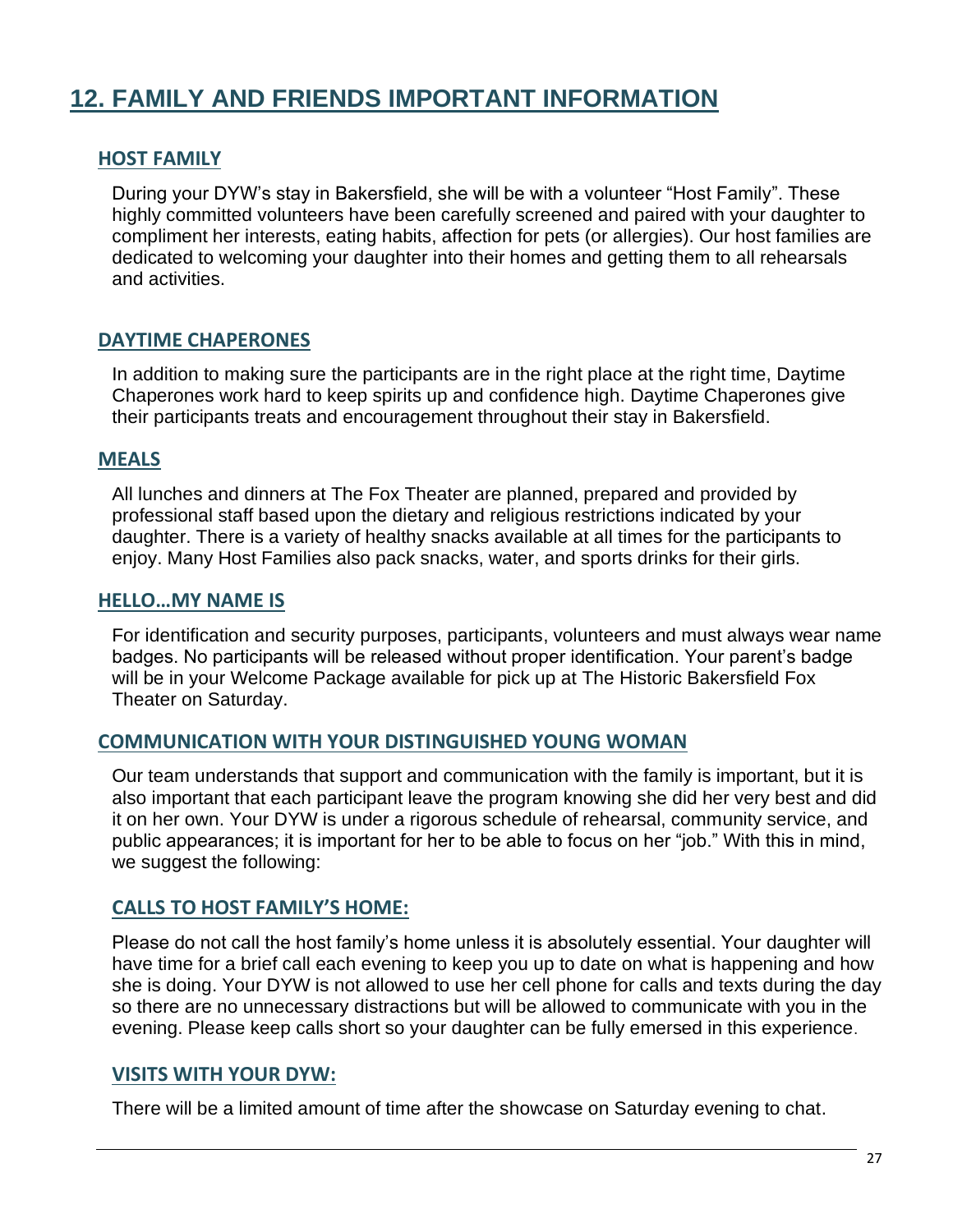#### **STAR GRAMS AND FLOWERS FOR ENCOURAGEMENT**

The DYW of CA team strongly encourages each family to support their DYW by sending star grams with words of encouragement, some inspirational message, or just to say "We Love You." The star grams are available for purchase online and will be delivered to your Distinguished Young Woman's dressing room any day you request, Wednesday – Saturday.

# **ABSOLUTELY NO FLASH PHOTOGRAPHY OR VIDEOTAPING IS ALLOWED DURING THE PERFORMANCES**

Recording devices may interfere with the sound system, and flash photography can distract and endanger the participants. Please be courteous and respectful of others in the theater when taking non-flash photos so that you do not obstruct their line of sight. Professional DVD's and photographs are available for purchase. Online store opens May 1, 2022.

#### **SUPPORTING YOUR DYW & THE PROGRAM**

To minimize long wait times, crowded chaos in the lobby, and items being sold out, we are requesting that our DYW Families and Friends pre-purchase all items. Your star grams and flower arrangements will be delivered to your Distinguished Young Woman's dressing room on the day you request, Wednesday – Saturday. Your Parents Welcome Package will include all other pre-purchased items and Name Badges. All items/tickets can be picked up at The Historic Bakersfield Fox Theater beginning at 5:00 pm on the Showcase night.

#### **TICKET ORDERS**

`

Tickets and all other items that can be ordered will be available online beginning May 1, 2022, at:<https://squareup.com/store/distinguished-young-women-california>

#### **PURCHASABLE ITEMS**

PHOTO BUTTONS - Support your DYW by sporting her custom-made three-inch photo button. This is one of the hottest selling items and almost always sells out! Price is \$5 each or five buttons for \$20.

PRE ORDER ONLY - DEADLINE JULY 10th, 2022.

DVD'S - A professional videographer has been engaged to record the Showcase on DVD. DVDs must be pre-ordered, and the cost is \$65, which includes video, shipping, and handling directly to your address.

PRE ORDER ONLY - DEADLINE JULY 10, 2022, After Deadline Price will increase

STAR GRAMS - Write a note of encouragement, inspiration, or just say I love and miss you. Your note will be delivered to your daughter's dressing room on the day you specify while she is in rehearsal. It's great to see everyone's mirror plastered with notes from home, lifting spirits and energizing the girls. STAR GRAMS are only \$2 each. A limited quantity will also be available for purchase at The Historic Bakersfield Fox Theater on the showcase night. PRE ORDER ONLY - DEADLINE JULY 10<sup>th</sup>, 2022.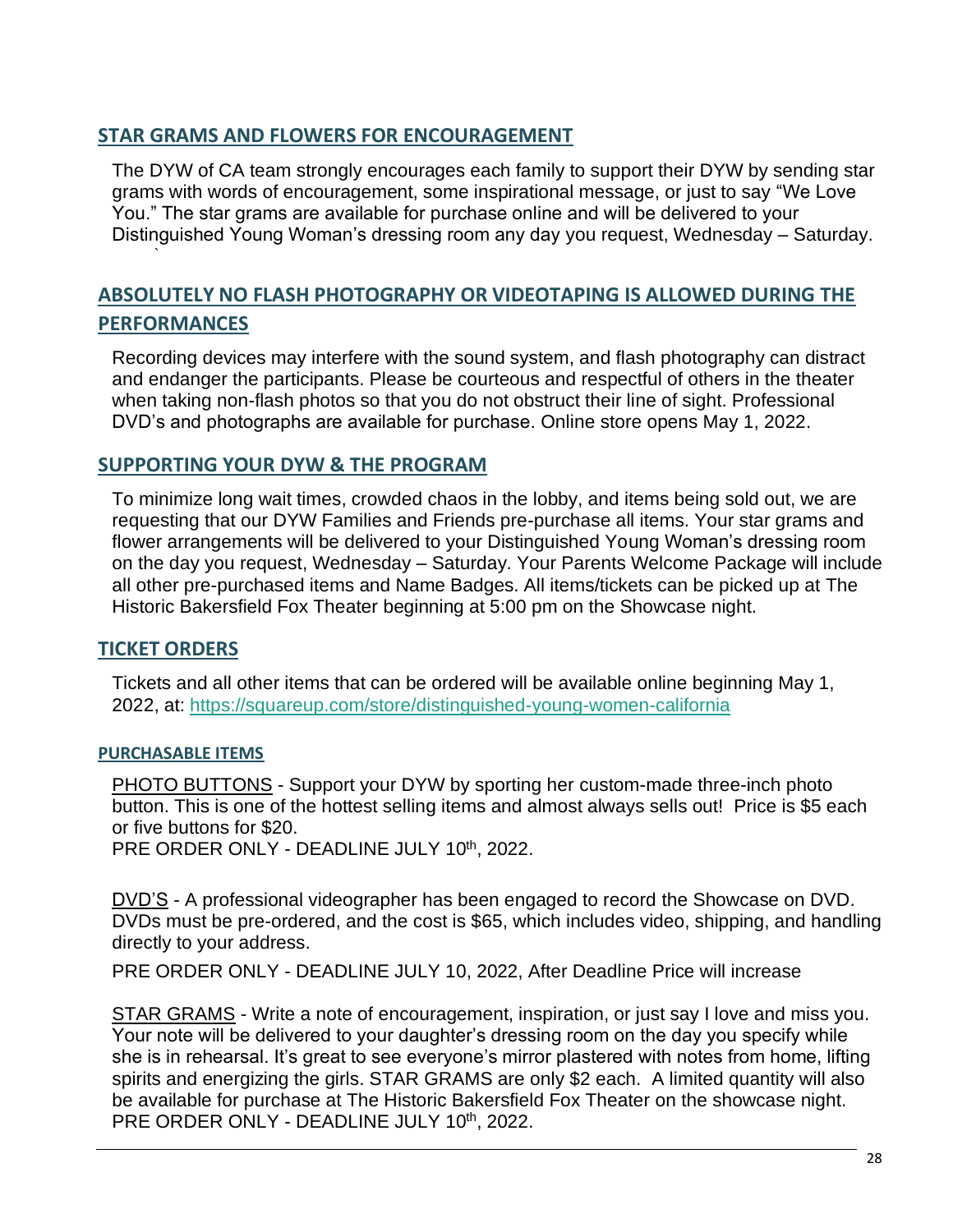FLOWERS - A small flower arrangement & handwritten card may be sent to your DYW any day of your choosing and delivered to your Distinguished Young Woman's dressing room during morning rehearsal. Cost of arrangement is \$15. PRE ORDER ONLY - DEADLINE JULY 15, 2022. For your convenience and to save you the stress of finding a florist, toting flowers to the theater, and storing them under your seat, pre-ordered presentation bouquets will be available for pickup in the lobby of The Fox Theatre after Saturday night's performance while you are waiting to greet your DYW. The presentation bouquet is \$20 and comes with a blank card for you to fill out. PRE ORDER ONLY -DEADLINE JULY 10<sup>th</sup>, 2022.

PHOTOS - Order now to capture special moments of your favorite participant's adventure during her week in the Distinguished Young Women of California program! Each photo package will have high-resolution photos taken during their week in Bakersfield. Photographers will be taking pictures at various times during the week and their photos will include formal photos of arrivals through final-night awards as well as behind-the-scenes photos during rehearsals and other events. Some photos will be by host families and crew who submit photos for inclusion in the package. The photos will be sorted by day/time and will tell a story in pictures. Each photo package will have at least 1,000 photos (prior year's photo packages have had over 4,000 photos) and will be shipped to you on a single USB (thumb drive). Total cost is only \$100. Don't miss out, so order now to take advantage of this special offer to remember this special time. Remember, ALL proceeds go to fund the scholarship program. PRE ORDER ONLY -DEADLINE JULY 10<sup>th</sup>, 2022 After Deadline Price will increase.

PROGRAM BOOKS - The Program Book is one of the best keepsakes. The high-quality book is jammed with great information about the history of Distinguished Young Women program, pictures and bios of current DYWs, and loads of pictures of past representatives. Look for the page titled "College Granted Scholarships" and check the tuition assistance available to your DYW. This money is not just for the Distinguished Young Woman of California representative but is offered to all participants at the state level. You will clearly see how DYW has impacted the lives of more than 780,000 young women and granted more than \$116 million in cash scholarships over the past 65 years. Program Book cost is \$10.00. Pre-orders encouraged as only a limited quantity will be available for purchase at the door.

RAFFLE TICKETS - A team of our volunteers are scurrying around California gathering up a number of merchant gift cards to raffle off along with an official DYW Swag Bag. Seven tickets for \$5 will be available for purchase online or in the lobby on showcase nights.

SILENT AUCTION - We hope to have a few silent auction items. More information will be emailed to you.

#### DYW CLOTHING - At Blowout Prices

These official DYW tees and sweatshirts are available (limited styles/sizes at a reduced price). Let everyone know you are the proud parent, sibling, or friend of a DYW! Sizes & quantities are limited. Blowout prices start at \$5 and are available at The Historic Bakersfield Fox Theater on Showcase nights while supplies last.

PROGRAM BOOK ADS - Available in 3 sizes DEADLINE FOR PAYMENT & ARTWORK JULY 1,2022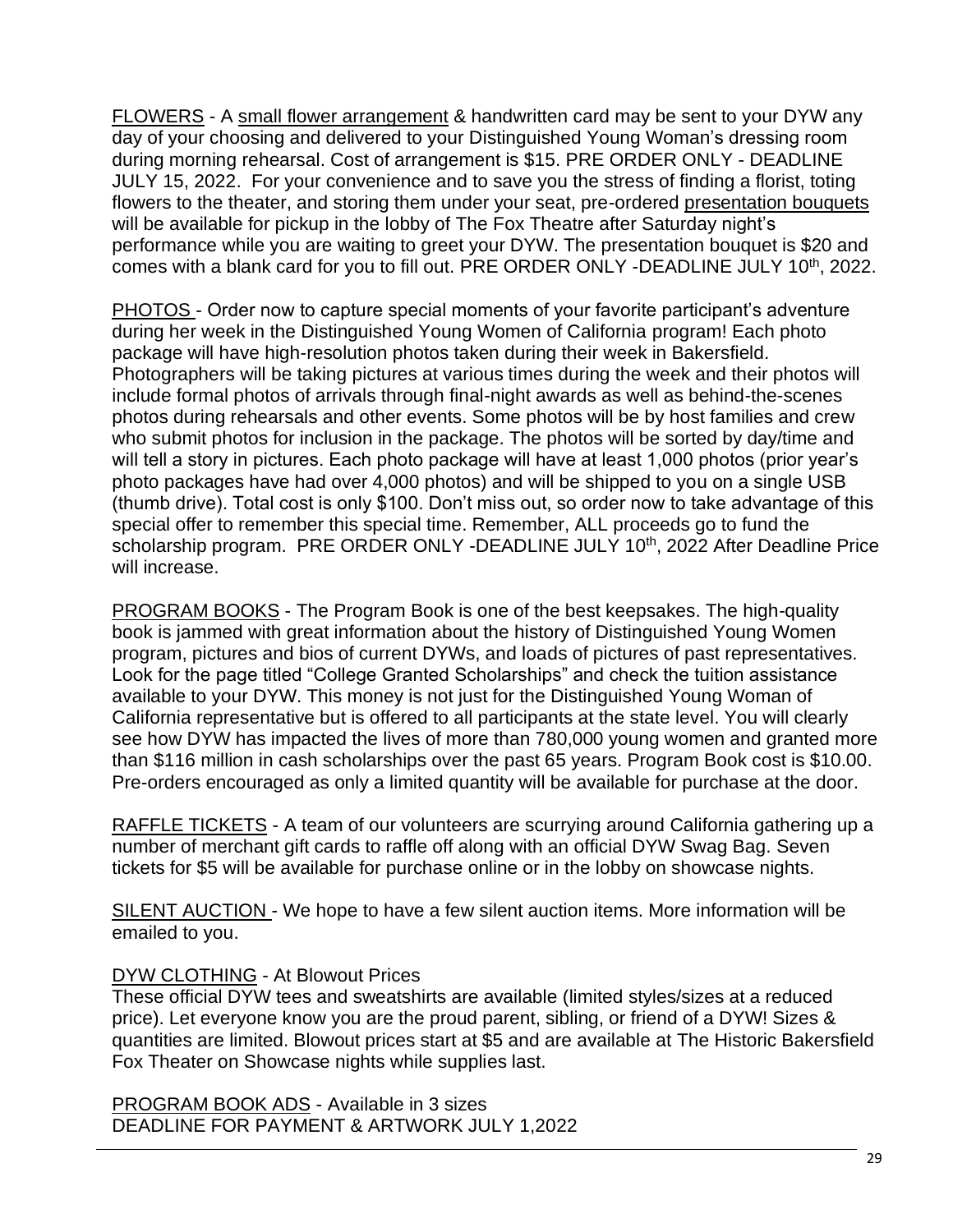Put an Ad in our program book and receive listing on our webpage & our lobby sign as a sponsor. Business Card Size (⅛ page) \$125, 1/4 Page Size \$250, 1/2 Page Size \$500

## **ACCOMMODATIONS IN BAKERSFIELD**

While there is a wide variety and number of accommodations that you can choose in Bakersfield, we will be partnering with a hotel to provide rooms at a reduced rate.

A LIMITED BLOCK OF ROOMS will be available for DYW of CA family and friends at a reduced rate. Information will be available no later than May 1, 2022, in the Family & Friends Packet, info will be emailed to you.

#### **SHOWCASE TICKETS**

Tickets should be pre-ordered and will be included with your Parents Welcome Packet or will be available 5:30 pm at The Historic Bakersfield Fox Theater on Showcase nights. Please note tickets will not be mailed. Tickets are offered as Reserved or General Admission, adult or children, for Saturday night. Reserved seating will be assigned on a first-come, first-served basis; every effort will be made to seat your entire party together. Reserved Tickets (preferred seating, roped off to just reserved tickets holders) are \$30, General Admission Tickets are \$20, Online store opens May 1, 2022: [https://squareup.com/store/distinguised](https://squareup.com/store/distinguised-young-women-california)[young-women-california](https://squareup.com/store/distinguised-young-women-california)

#### **SPECIAL EVENTS SNEAK PEEK**

Updated information will be available on May  $1<sup>st</sup>$ , 2022 in the Friends & Family Packet. This will be emailed out.

HOST FAMILY and PARENT MEET & GREET – We will have a Host Family and Parent Meet & Greet with light refreshments prior to Saturday Showcase.

FAREWELL BREAKFAST - We will meet one last time on Sunday, July 24<sup>th</sup>, 2022, at 9:30 a.m to 11:00 a.m., location TBD. Attendance is mandatory for all DYWs as it concludes the program. Certificates will be awarded, and California's newest Distinguished Young Woman will have her first public speaking engagement. We will bid you and your DYW a fond farewell, wish you safe travels home, and offer our sincere gratitude for sharing your incredible DYW with us.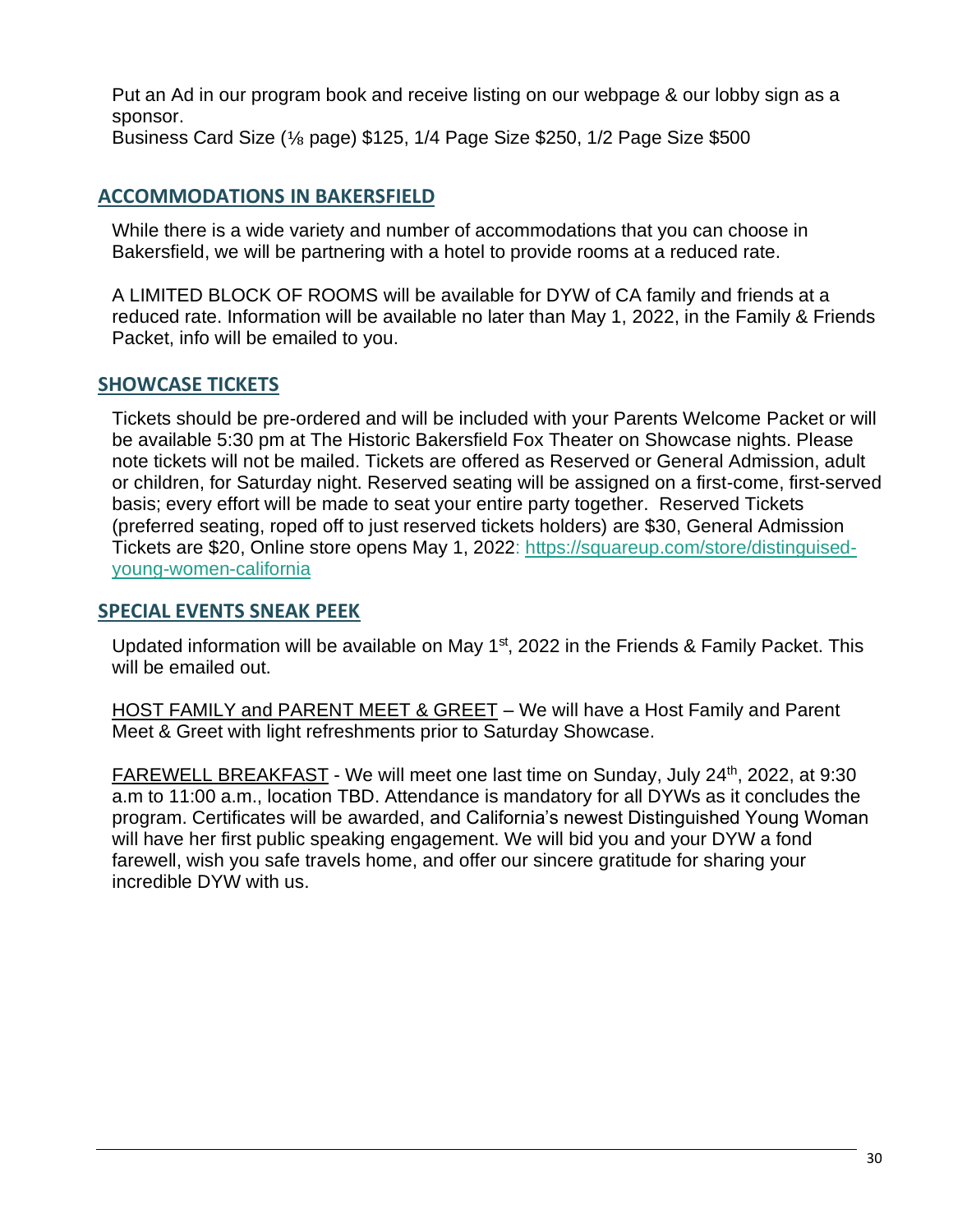# **13. GLOSSARY**

#### **DISTINGUISHED YOUNG WOMEN/PARTICIPANTS**

You! Each of you participated in a Local or an At-Large Program and was selected to participate in Distinguished Young Women of California.

#### **LOCAL PROGRAM VS AT LARGE / STATE QUALIFIER PROGRAM**

One of Distinguished Young Women's founding principles is that every qualified young woman should have the opportunity to participate in Distinguished Young Women. To make this possible, a State must have Local Programs covering all areas of the state. If it does not, it must conduct At-Large programs to allow for young women across the state to participate.

California is lucky to have a great number of Local Programs all over the state. Unfortunately, we do not offer a local program in every county. When a Local Program, run by a committee of local volunteers, is not offered in a city or county, the state program holds a one day At Large/ State Qualifier Program. While no scholarships are awarded at an At Large program, it is offered as a way for a participant to qualify to attend the state program and compete for cash scholarships and college granted scholarships there. A local program awards scholarships from funds raised by its local committee, and usually one or two participants advance to the state program after competing against a number of other young women. Any participant of an At Large program can advance to the state program if found by the judges to meet our program criteria. The judging criteria is the same at all levels.

#### **HOST FAMILIES**

The Host Families are people from Bakersfield and the surrounding area who have graciously volunteered their homes to host the participants. They provide the home-like support that participants need during their busy stay in Bakersfield.

#### **ROOMMATES**

The State Committee has a thoughtful process of pairing roommates. First, the Production Committee assigns each participant a number based on their talent presentation, so that a variety of talents are presented at each Showcase. Ideally, the participants are paired with a roommate who is not from her area, has a different talent, and is not in the same color group. Then we review all of the participants housing requirements to determine which homes are best suited to particular needs (e.g., allergies). Be considerate of your roommate. Remember, she may be just as nervous as you. Try not to keep her waiting. Help her when needed, and back her up when possible, especially when she is performing.

#### **DAYTIME CHAPERONES**

Daytime Chaperones supervise you during the day while you are participating in the State Program. It is the Daytime Chaperones duty to know where you are at all times, get you to rehearsals on time; escort you to your Interview; and take you to your fittings, production meetings, and meals all while supplying you moral support. Your Daytime Chaperones are devoting their time to your needs; please let them know that they are appreciated!

#### **COOP**

The Coop is the name fondly given to the participant's dressing room at the auditorium and is the area where we store all of your costumes. It is a place where you can rest when you are on a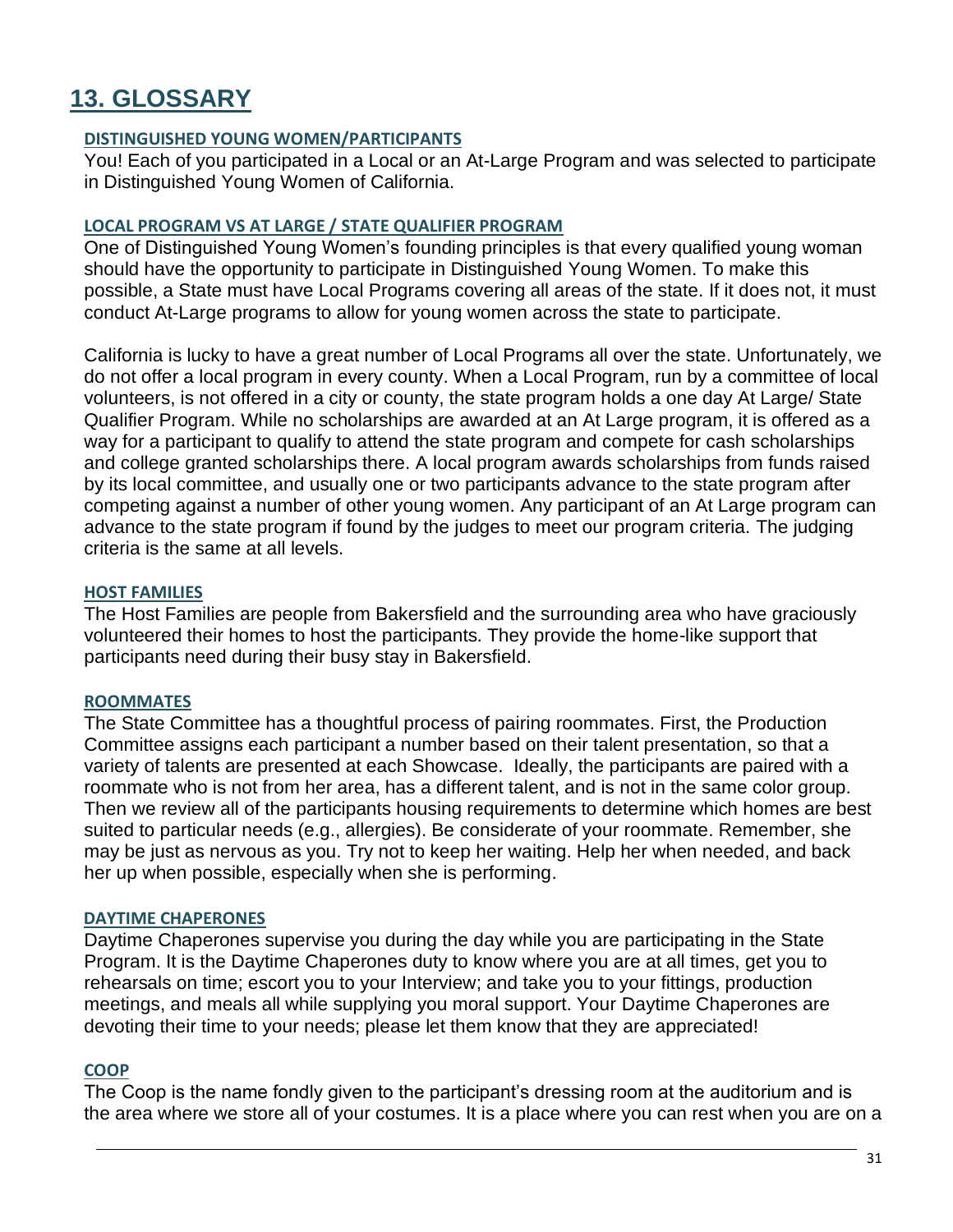break from rehearsals and visit with other participants. This becomes your daytime "home away from home."

#### **PRODUCTION COMMITTEE**

The Production Committee consists of the Production Chair, Technical Crew, Stage Crew, & Choreographers. These are the people that will be teaching you the on-stage routines, discussing the stage requirements of your Talent presentation, and giving you direction for the performance nights. Please pay attention to the entire Production Committee– they know how to make your performance appear the best it possibly can.

#### **HAS BEENS/AMBASSADORS**

The Has Beens are a small group of specially selected Distinguished Young Women from the previous year class. They are required to provide their own travel expenses to and from Bakersfield, and they are housed with Has Been Host Parents. Has Beens are here to support both the participants and the program. They attend sponsor functions and help promote the program throughout the community.

#### **DISTINGUISHED YOUNG WOMEN OF CALIFORNIA STATE COMMITTEE**

An all-volunteer program as large and diversified as this one needs a lot of people, all year long, to do the many activities. It would be too lengthy to describe all of the activities in detail, so let's say that the state has an awesome committee that make this program a success. There are people that you may not get to meet face-to-face, but please know that time & effort went into making your experience the best it could possibly be!

#### **DISTINGUISHED YOUNG WOMEN OF CALIFORNIA CORPORATION**

Our program is a 501(c)3 nonprofit corporation that is charged with both the execution of the State program to determine the winners of scholarship funds, and raising scholarship funds to be awarded at the program.

While the State Chairperson is directly responsible for the State Program and the adherence to the rules set out by Distinguished Young Women, the Board of Directors guides the corporation and is chiefly responsible for raising scholarship funds and setting policy.

#### **SCHOLARSHIP ADMINISTRATOR**

Darshna Shah of Cerritos is a member of the State Committee who administers the scholarship funds until the winners claim their scholarships for use at an accredited College or University. If you are awarded a scholarship, she will reach out to you in the spring time of your senior year via email.

#### **THANK YOU**

Two of the nicest words that you can say are THANK YOU. Give them out freely to your Host Family, Mother Hens, Big Sisters/Has Beens, Production Crew and others. A written note of gratitude is especially nice.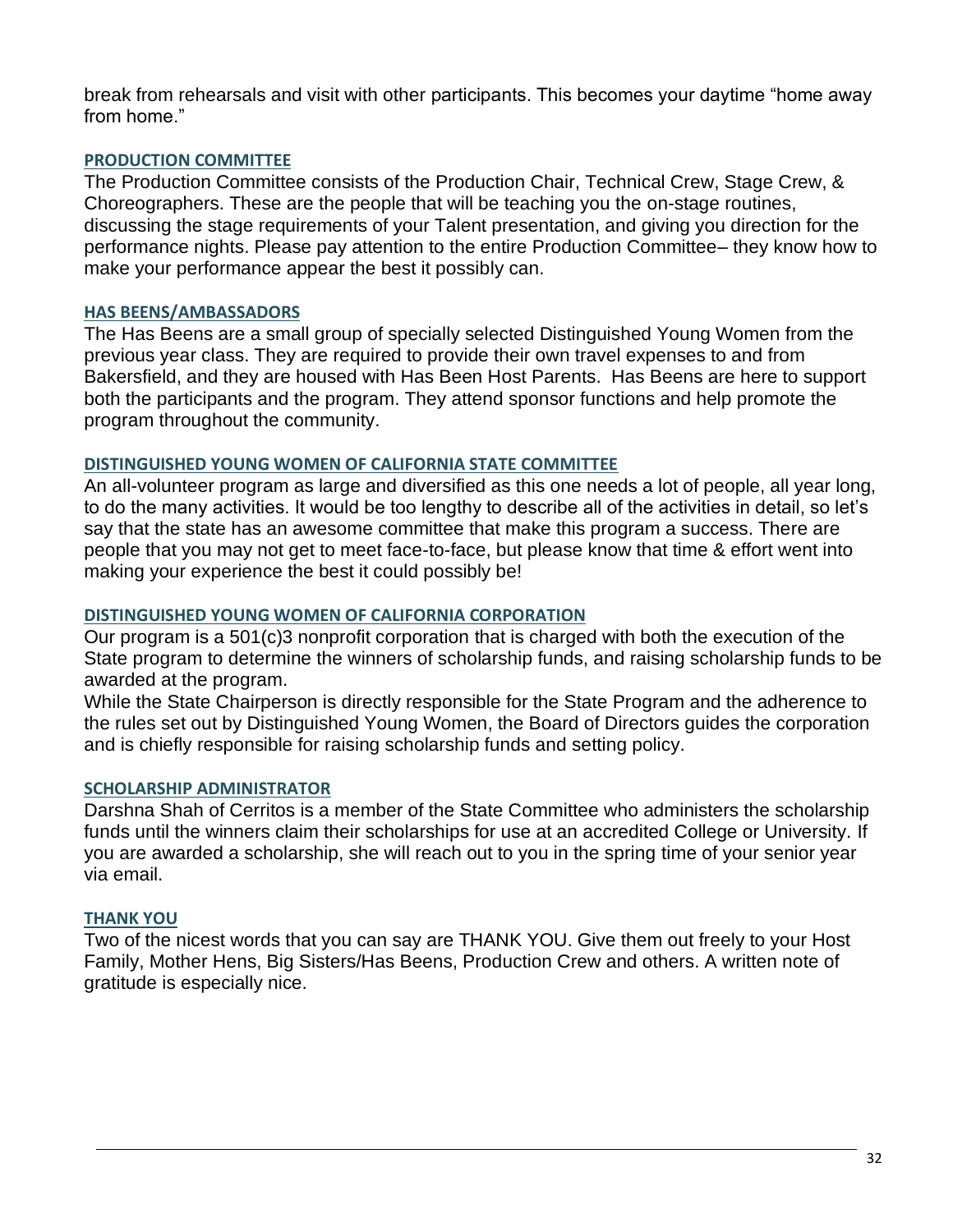# **14. CLOSING THOUGHTS FOR ALL THE DISTINGUISHED YOUNG WOMEN AND THEIR FAMILY AND FRIENDS**

Thanks to all our Distinguished Young Women for sharing 8 great days of your summer with us. We wish you a happy and safe journey home. You will always be a part of the Distinguished Young Women family, and we look forward to hearing from you and learning about your new adventures and accomplishments. As you continue on with your life, please keep in touch with us by emailing at [California@distinguishedyw.org.](mailto:California@distinguishedyw.org)

As you prepare for State and continue on, please follow us on our social media:

- Facebook:<https://www.facebook.com/DistinguishedYoungWomenofCA>
- Instagram: https://www.instagram.com/distinguishedywca/
- YouTube: https://www.youtube.com/channel/UCDqD0ydYmtwqHQlzWK12y4Q

Thanks to all the family and friends who supported your Distinguished Young Woman at her Local or At Large program and throughout her participation in the State Finals and for acknowledging that she is a young woman of excellence who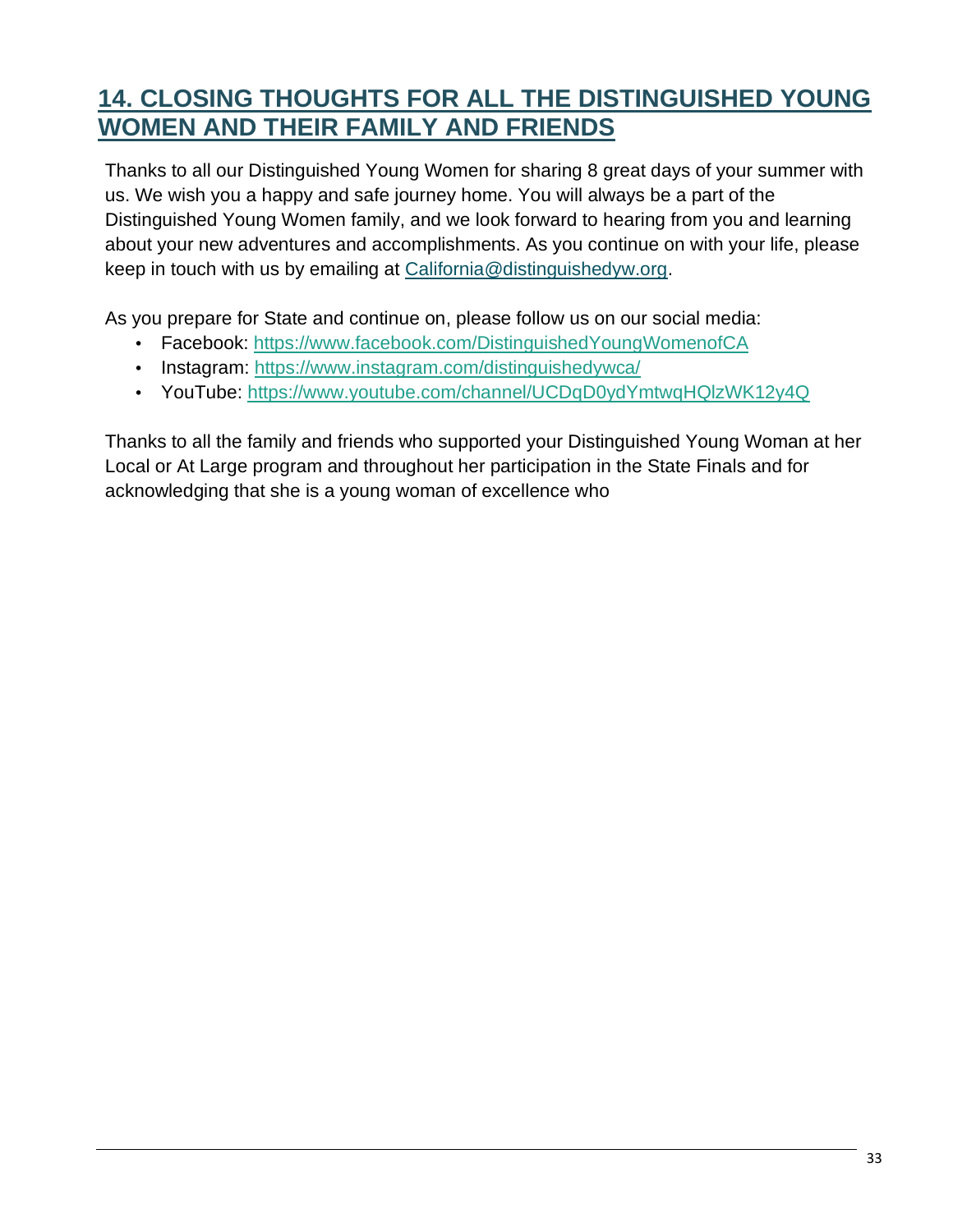# **15. CHECKLISTS**

# **FORMS**

All Items Due 2 Weeks After Initial State Welcome Email Upon Receiving our Initial Welcome Email/ Becoming Your Local's Representative:

- **•** When is your last day of school? Please email this date to Barb at [Barb@distinguishedyw.org.](mailto:Barb@distinguishedyw.org) Knowing your last day of school will help us in understanding when we will be able to receive your end of term scholastics information.
- **•** [Wardrobe Form](https://forms.gle/8VSRNwNvp5Cc3VVF8) Due please complete this form as soon as possible so that we can order those wardrobe pieces that we will be providing you for the State Program.

# All Items Due 2 Weeks Before Your Last Day of School

- **•** We want to make sure that we are helping you maximize your Scholastics Score, which makes up 25% of your overall program score. We want to champion you and in order to do so, we have put together this quick [Scholastic Survey](https://docs.google.com/forms/d/e/1FAIpQLSfdKNj4nQG02sV12OR8ZCATJKtVfN0lxJudpGD25k7Zx_MPjA/viewform?usp=sf_link) for you to complete, to make sure that your packet is the best representation of your academic achievements. Find the Scholastic Survey here:<https://forms.gle/rWhuhJNjyReu78ic8>
- **•** Submit the following forms to your counselor/registrar so they can submit your scholastics information to us:
- **•** [Academic Record Form and Instructions Counselor/Registrar requesting Academic](http://ca.distinguishedyw.org/wp-content/uploads/sites/5/2016/04/Academic-Form-Instructions-Class-of-2023-State.pdf)  [Record Form and Transcript](http://ca.distinguishedyw.org/wp-content/uploads/sites/5/2016/04/Academic-Form-Instructions-Class-of-2023-State.pdf)
- **•** [Letter to High School Counselor/Registrar requesting Academic Record Form and](http://ca.distinguishedyw.org/wp-content/uploads/sites/5/2016/04/Letter-to-High-School-CounselorRegistrar-requesting-Academic-Record-Form-and-Transcript.pdf)  **[Transcript](http://ca.distinguishedyw.org/wp-content/uploads/sites/5/2016/04/Letter-to-High-School-CounselorRegistrar-requesting-Academic-Record-Form-and-Transcript.pdf)**

As some of your counselors/registrars may not have access to your test scores, you can submit your test scores (ACT/SAT) by emailing the official PDF download to [Barb@distinguishedyw.org.](mailto:Barb@distinguishedyw.org) Please so this as soon as you have access to these scores. If you plan on taking these tests before the state program, we will only accept scores that we receive by Monday July 18<sup>th</sup>, any scores after July 18<sup>th</sup> will not be accepted.

# MANDATORY ZOOM ORIENTATION MAY 28TH 2022

**•** State Finals Orientation via Zoom at 10:00 AM PST. Parents Welcome, PARTICIPANTS REQUIRED. If you cannot make this Orientation, please email Kacie asap at [california@distingusihedyw.org.](mailto:california@distingusihedyw.org) We will have one make up orientation for those of you that cannot attend the May 28<sup>th</sup> orientation. You MUST attend one of the orientations! Any meetings you may have with your local or at large committees does not supersede need to attend orientation.

# All Items Due JUNE 4TH 2022

**•** [State Participant Agreement](http://ca.distinguishedyw.org/wp-content/uploads/sites/5/2016/04/2023-State-Participant-Agreement_eSign_3.2022.pdf) Due to [participantchairca@distinguishedyw.org](mailto:participantchairca@distinguishedyw.org)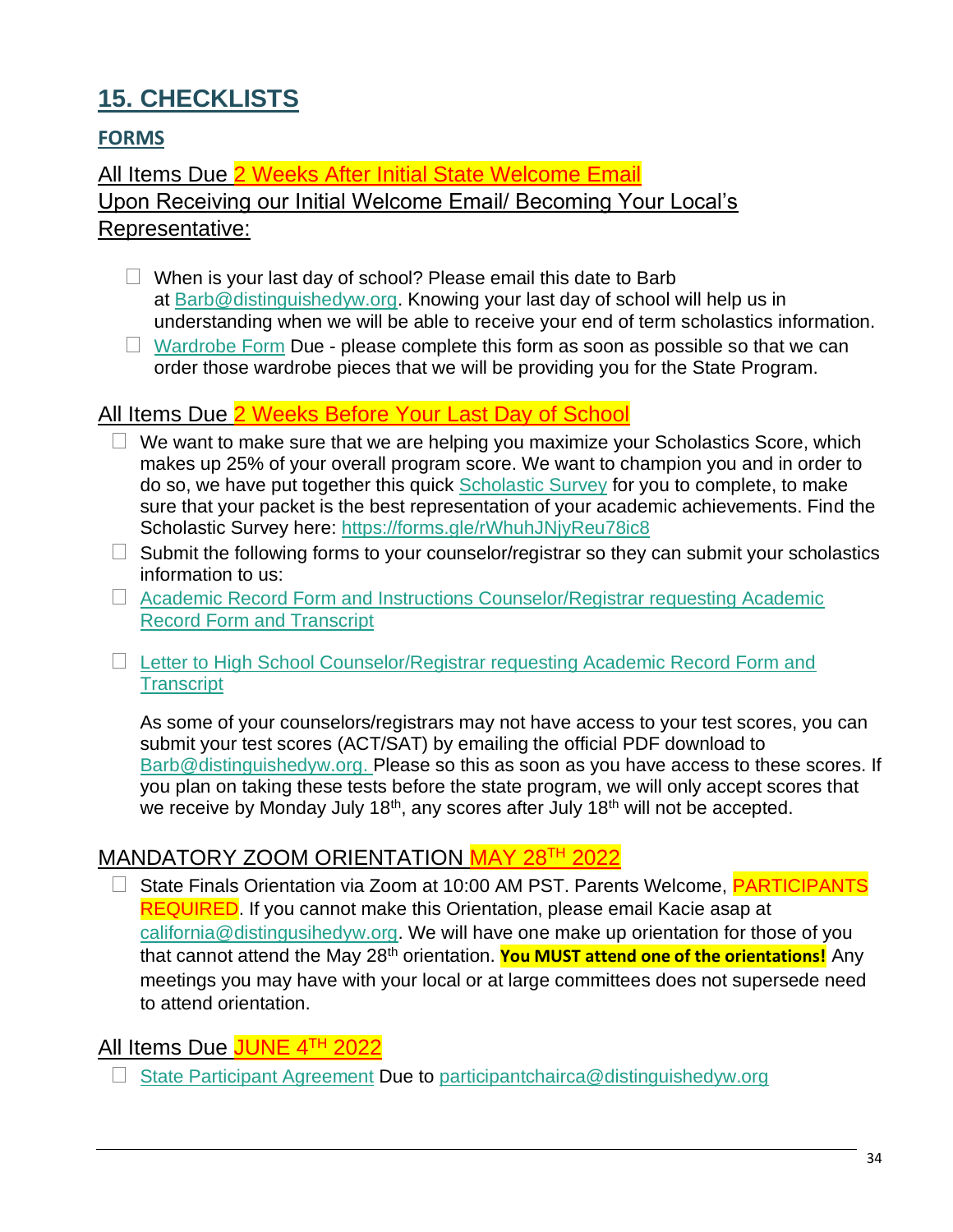**•** Proof of U.S. citizenship (a birth certificate or passport) or permanent residency status (a green card) Due- scanned or take a picture and email to [participantchairca@distinguishedyw.org](mailto:participantchairca@distinguishedyw.org)

[Health Form](http://ca.distinguishedyw.org/wp-content/uploads/sites/5/2016/04/Health-Form_04.2021.pdf) & Copy of Insurance Card & Copy of Covid Vaccination Card (if applicable) (scanned or email picture) Due. On the Health Form there is an area to check boxes for each over-the-counter medication that may be administered. If you would like to list in this section other medications that can be administered, such as Advil or Midol, please do this here.

**•** [Host Family & Meal Form](https://docs.google.com/forms/d/e/1FAIpQLSevUxzlaLsy0EfH49p3LENBeQwCsZzY2TbQs7vyuppiNgH16A/viewform?usp=sf_link) Due – Complete Online by [Clicking Here.](https://docs.google.com/forms/d/e/1FAIpQLSevUxzlaLsy0EfH49p3LENBeQwCsZzY2TbQs7vyuppiNgH16A/viewform?usp=sf_link) This is for your host family to get to know you better and so we know if you have any dietary restrictions.

# All Items Due JUNE 11<sup>TH</sup> 2022

- **•** Preview Talent Video Due (see below for instructions) to [kacie@distinguishedyw.org](mailto:kacie@distinguishedyw.org)
- **•** [Talent Info Sheet](https://docs.google.com/forms/d/e/1FAIpQLScPbDN5FDjekd2sGh-MhvLnSncbX2lfQdYtmRGfAo6mwbD4Wg/viewform?usp=sf_link) Due

# All Items Due JUNE 18TH 2022

- **•** Program Book Photo: [participantchairca@distinguishedyw.org](mailto:participantchairca@distinguishedyw.org)
- **•** If taken by professional Photographer, please also complete and submit the [Photo](http://ca.distinguishedyw.org/wp-content/uploads/sites/5/2016/04/Photo-Release-DYW-CA.pdf)  [Release Form](http://ca.distinguishedyw.org/wp-content/uploads/sites/5/2016/04/Photo-Release-DYW-CA.pdf) to [participantchairca@distinguishedyw.org](mailto:participantchairca@distinguishedyw.org)

# All Items Due <mark>JULY 1<sup>st</sup> 2022</mark>

- **•** At Large/ Qualifier License Fee Due Total Amount of \$500
- **•** Please submit payment either by mail or online via the PayPal link below:
	- o Distinguished Young Women of California c/o Jared Tonks 5061 California Ave, Suite 800 Bakersfield, CA 93309
	- o PayPal Link:<https://www.paypal.com/us/fundraiser/charity/1269613>
- **•** If you use PayPal link, please email us at [california@distinguishedyw.org](mailto:california@distinguishedyw.org) letting us know. Please make checks payable to Distinguished Young Women of California.

\*\* This fee does not apply to local programs who fundraise to pay this fee, if you advanced from a local program, listed below do not pay this fee, your Local Chair has fundraised for this already. If payment is an issue, please contact us directly.

Local Programs:

- Bakersfield
- Cerritos-Artesia
- Del Norte
- Los Angeles County
- Shafter
- San Diego County

Delano

Oakdale

# All Items Due JULY 9TH 2022

- **•** Online Profile Updates: [www.distinguishedyw.org](http://www.distinguishedyw.org/) Please pay attention to your spelling, punctuation, and grammar - the judges will see exactly what you enter. Do not use quotation marks, ampersands or special symbols (it causes issues with the website).
- **•** Be Your Best Self Essay Due to [participantchairca@distinguishedyw.org.](mailto:participantchairca@distinguishedyw.org)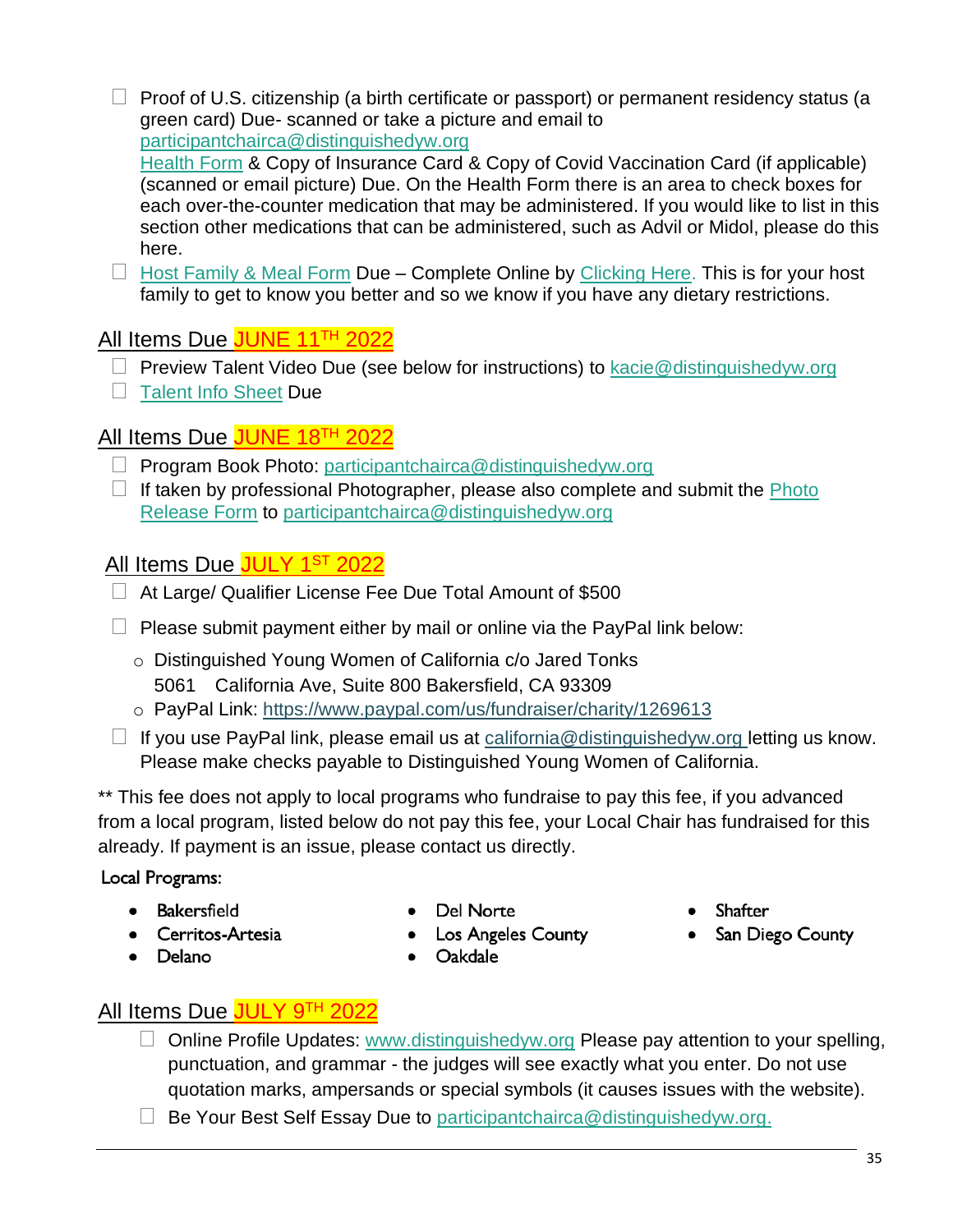# All Items Due JULY 16<sup>TH</sup> 2022

• Please take a Covid Test on Saturday July 16<sup>th</sup> and email us a picture and the results of this test after you take it to [california@distinguishedyw.org.](mailto:california@distinguishedyw.org) Please do not put yourself at risk to get the coronavirus Saturday night after you have taken the test.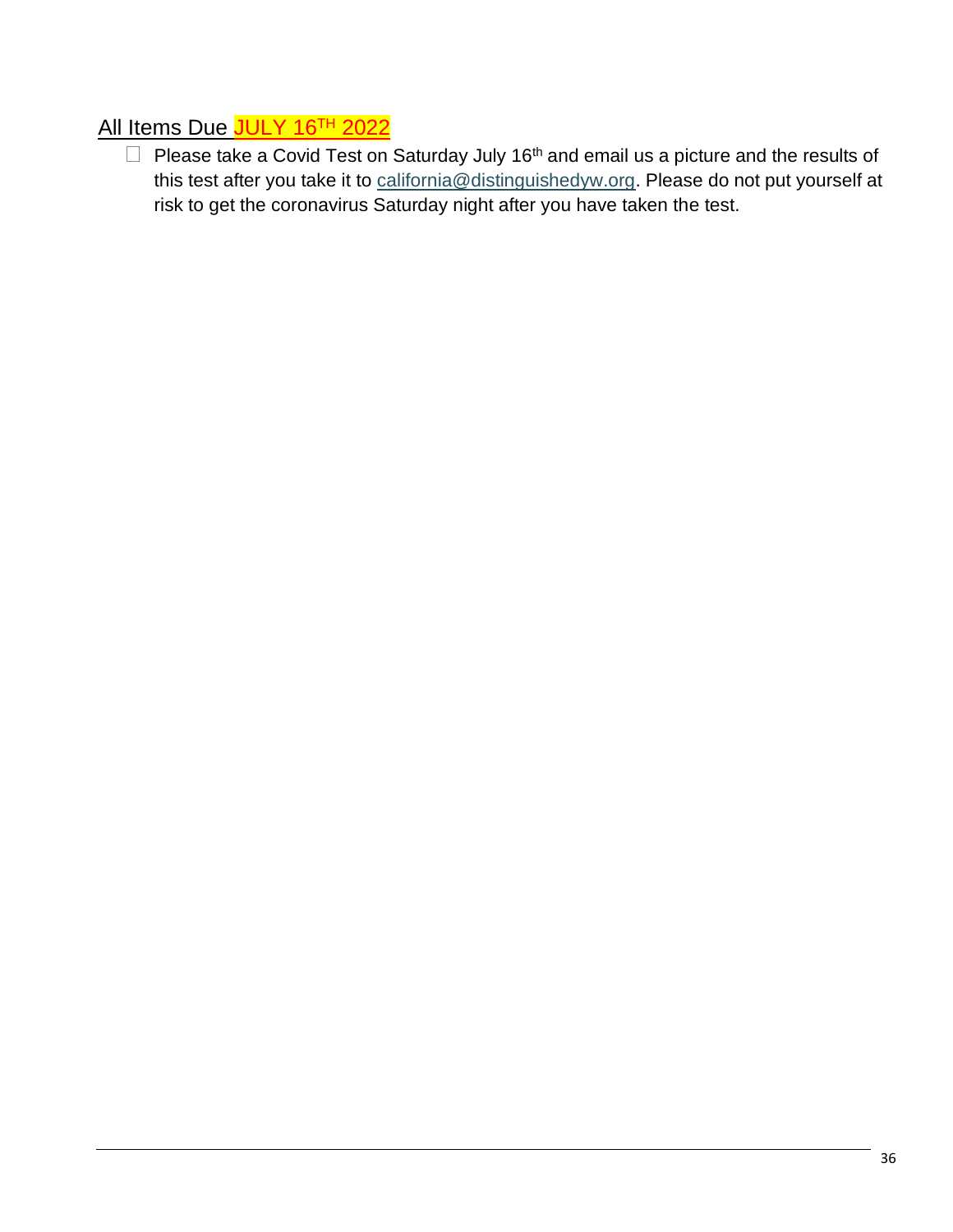#### **PACKING LIST**

BY CATEGORY:

- **•** Medallion (if you have one) Wear on Arrival Day
- **•** Nice/Casual Arrival Day Outfit Picture Ready!

## INTERVIEW:

- **•** Interview Outfit
- **•** Interview Shoes
- **•** Interview Undergarments
- **•** Interview Hair Necessities
- **•** Interview Jewelry

## TALENT:

- **•** Talent Outfit
- **•** Talent Shoes
- **•** Talent Undergarments
- **•** Talent Hair Necessities
- **•** Talent Jewelry

#### SELF EXPRESSION:

- **•** Self Expression Outfit
- **•** Self Expression Shoes
- **•** Self Expression Undergarments
- **•** Self Expression Hair Necessities
- **•** Self Expression Jewelry

## FITNESS:

- **•** Fitness Shoes
- **•** Fitness Undergarments
- **•** Black Sports Bra
- **•** Fitness Hair Ties for Pulling Hair Back
- **•** Fitness Jewelry (Small Stud Earrings Only)

## REHEARSAL:

- **•** Rehearsal Shirts and/or Tank Tops
- **•** Rehearsal Shoes (we recommend your fitness shoes and a back-up pair)
- **•** Rehearsal Undergarments
- **•** Rehearsal Hair Ties for Pulling Hair Back
- **•** Rehearsal Jewelry (Small Stud Earrings Only)